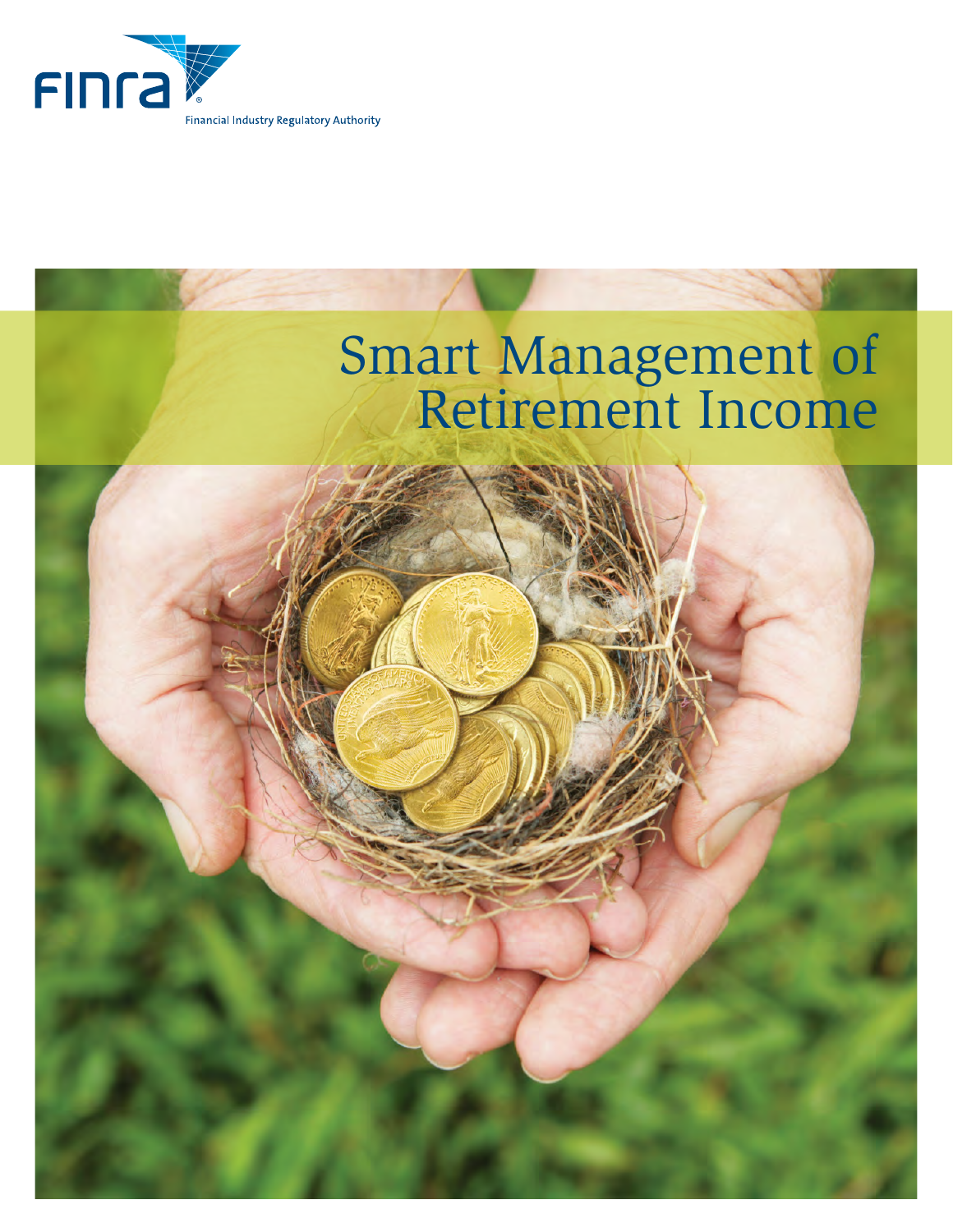# <span id="page-1-0"></span>Table of Contents

| Introduction                                  | 1              |
|-----------------------------------------------|----------------|
| <b>Getting Ready for Retirement</b>           | 2              |
| Living Expenses in Retirement                 | 2              |
| Retirement Timetable                          | $\overline{2}$ |
| Working with Investment Professionals         | $\mathsf 3$    |
| <b>Sources of Retirement Income</b>           | 4              |
| Social Security                               | $\overline{4}$ |
| Defined Benefit Plans                         | 5              |
| Defined Contribution Plans                    | 6              |
| Home Equity                                   | $\overline{7}$ |
| Reverse Mortgages                             | 8              |
| <b>Selecting Payout Methods</b>               | 9              |
| Pension Payout Options                        | 9              |
| Defined Contribution Payout Options           | 11             |
| <b>Managing Investment Portfolios</b>         | 13             |
| <b>Reassessing Risk</b>                       | 13             |
| <b>Asset Allocation</b>                       | 14             |
| Income Investments                            | 14             |
| Growth Investments                            | 15             |
| Income from Selling Your Investments          | 15             |
| Making Your Principal Last                    | 15             |
| Selling Your Investments                      | 16             |
| Fees & Expenses                               | 16             |
| <b>Taxation of Retirement Income</b>          | 17             |
| Taxation of Social Security Benefits          | 17             |
| Taxes on Tax-Deferred and Pension Income      | 17             |
| <b>Taxable Accounts</b>                       | 18             |
| Planning for Gifts and Bequests               | 19             |
| Keeping Up with Tax Changes                   | 19             |
| <b>Working in Retirement</b>                  | 20             |
| Social Security and Limits on Earned Income   | 20             |
| Impact on Pensions and Other Retirement Plans | 21             |
| Jobs and Required Minimum Distributions       | 21             |
| Long-Term Planning                            | 22             |
| Choosing Pension and Insurance Beneficiaries  | 22             |
| Choosing IRA Beneficiaries                    | 23             |
| Power of Attorney                             | 24             |
| Living Wills                                  | 24             |
| <b>Health Care Costs</b>                      | 25             |
| Health Insurance                              | 25             |
| Long-Term Care Insurance                      | 25             |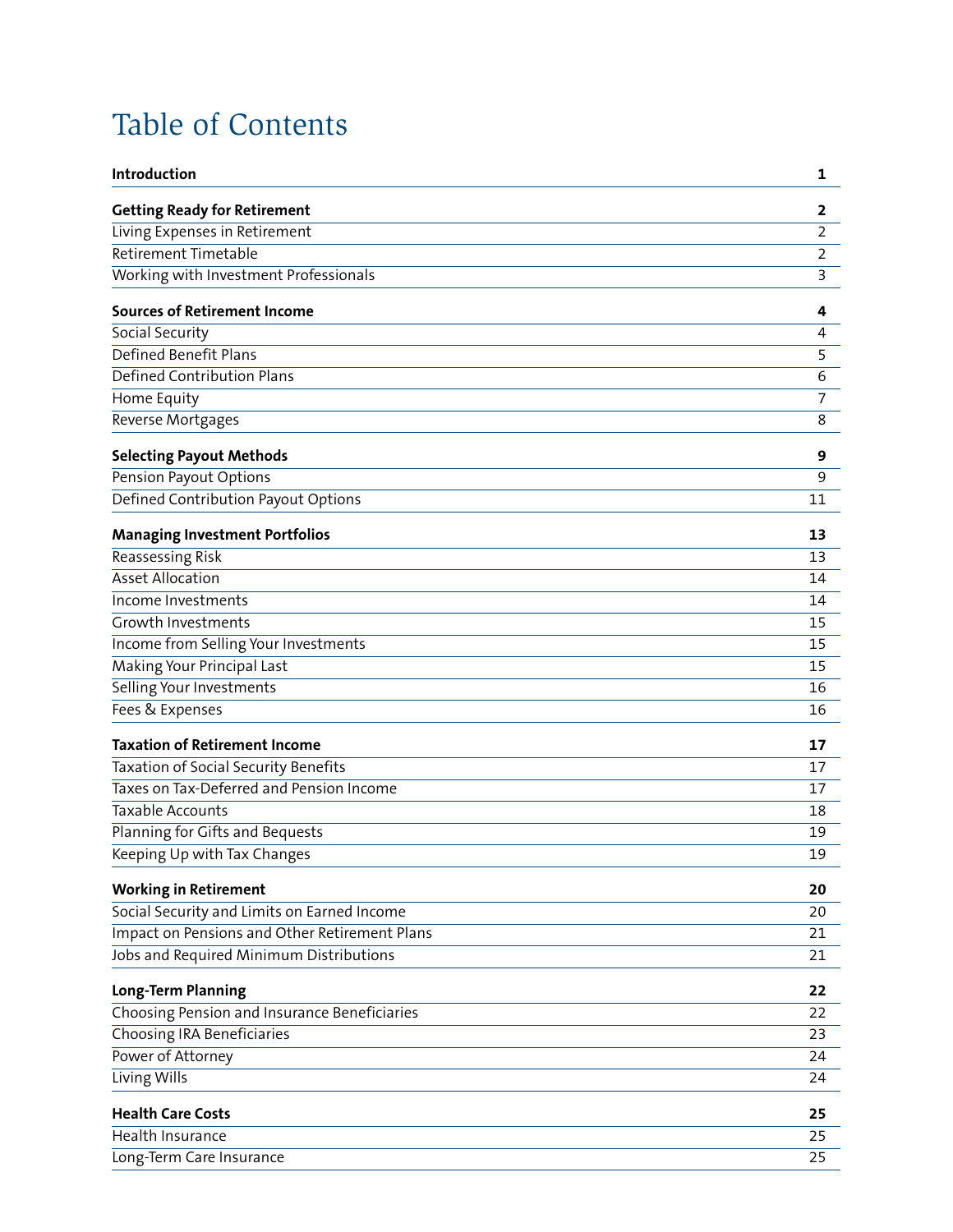

## <span id="page-2-0"></span>Introduction

When you retire, you have more control over your time, and finally have enough leisure to do what you want. While taking control of your time may not require a lot of advance planning, taking control of your retirement finances does. You need income you can count on, year in and year out for a very long time. This brochure offers you tips on the subjects listed below to help you manage your retirement income.

#### *Getting Ready for Retirement*

Whether your retirement is fast approaching or years away, there are actions you can take now to maximize retirement when the time comes. It's never too early or too late to start.

#### *Sources of Retirement Income*

Managing retirement income starts with knowing what your sources of income will be—Social Security an employer-sponsored retirement savings account—and the rules that govern each income source.

#### *Selecting Payout Methods*

When you retire, you begin to take income from your defined benefit pension or defined contribution plan. You may also take income from a Social Security account. You should learn about the payout options from each source and what each means for your personal situation.

#### *Managing Investment Portfolios*

Retirement income management is all about making sure your retirement savings provide enough income for your needs, and that you don't outlive your assets. This starts with setting up and managing a portfolio that's right for you.

#### *Taxation of Retirement Income*

When you retire, you leave behind many things—the daily grind, commuting, maybe your old home but one thing you keep is a tax bill. In fact, income taxes can be your single largest expense in retirement.

#### *Working in Retirement*

You're retired, but you may want to go back to work. You should, however, understand exactly how working after retirement might affect your Social Security, pension benefits, and other retirement income.

#### *Long-Term Planning*

Once retired, you may have questions about the future — particularly about how your spouse and family will cope financially if you become disabled or die and what will happen to the assets in your estate after your death. These valid concerns underscore the importance of solid long-term planning.

#### *Health Care Costs*

Your plans for the future shouldn't just be about what happens to your property or financial affairs. The longer you live in retirement, the greater the likelihood that you will need to use health insurance or arrange for long-term care.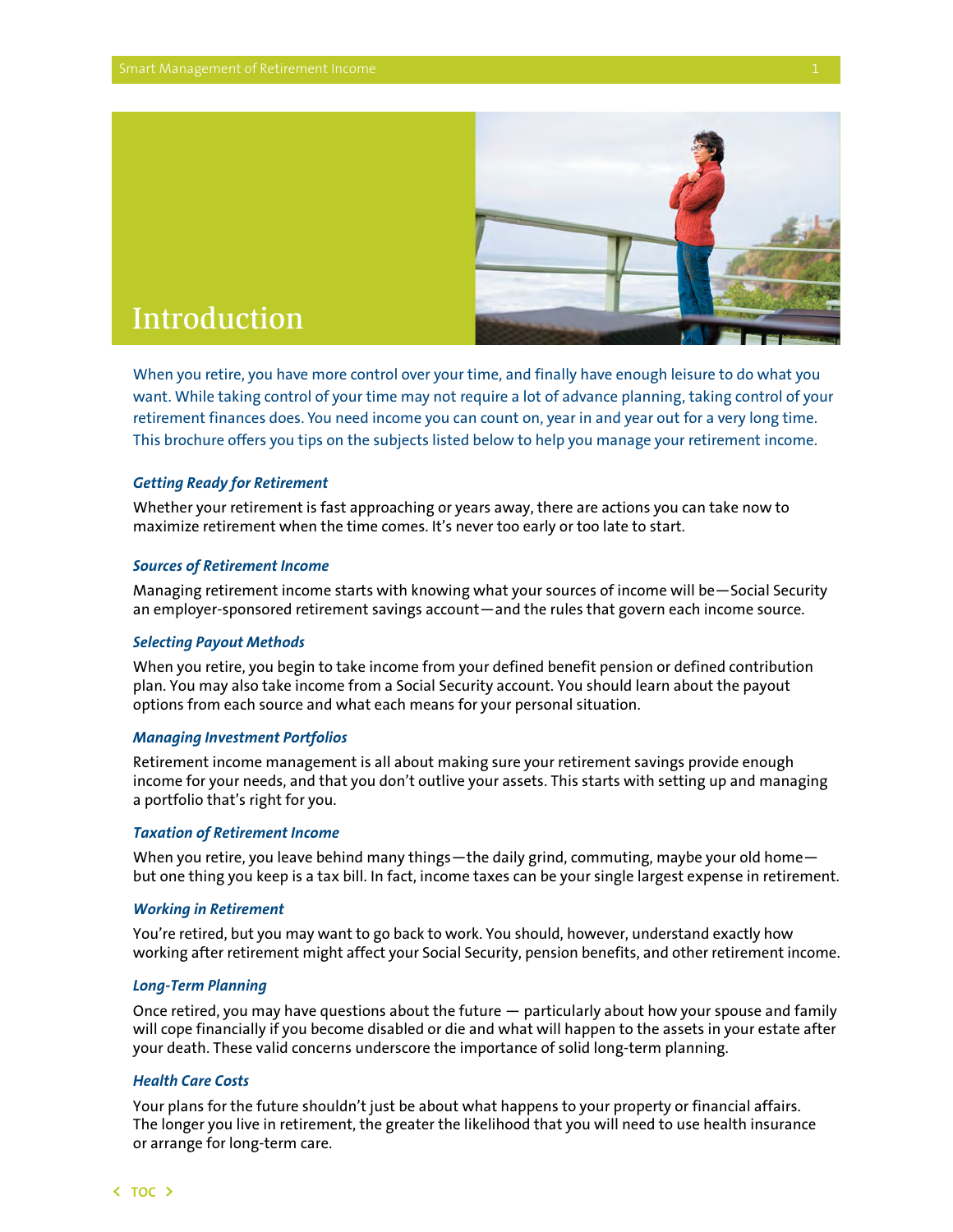## <span id="page-3-0"></span>Getting Ready for Retirement

Before you retire, you'll need to consider these questions:

- $\blacktriangleright$  What sources of income are you confident you'll receive?
- $\blacktriangleright$  How much income will these sources provide each year?
- $\blacktriangleright$  How and when will the income be paid?
- $\blacktriangleright$  How will you coordinate payments from different sources to create a steady stream of income so there's money for as long as you need it?

In most cases, the longer you work and the higher your salary, the more retirement income you can anticipate. If your employer offers a traditional pension, the pension income you receive will depend on the years of service, your salary and the age when you stop working. On the other hand, tax-deferred retirement plans—including employer-sponsored retirement plans such as 401(k)s, 403(b)s, individual retirement accounts (IRAs) and annuities—provide income based on the amounts you put in them, the investment choices you made and the way those investments performed.

#### **Living Expenses in Retirement**

Managing retirement income successfully starts with making sure your expectations for retirement are realistic. This requires that you have a clear picture of how much you'll spend both on the everyday costs of living and on any special activities you're planning.

Many retirement experts estimate you'll need between 70 and 85 percent of your pre-retirement income to maintain your standard of living after you stop working. But that formula might be too simple, and possibly too low, to account for what you'll actually spend. You'll need more if you have expensive hobbies or plan to travel extensively. You may also need more if you're in poor health and have substantial medical expenses. Start by tracking what you actually spend now.

Remember that many costs will go up over time—likely candidates include healthcare, food, property taxes and travel. Costs that could go down include your mortgage, commuting (including the need for a second car), clothing and financial expenditures for your children and your parents.

#### **Retirement Timetable**

Wherever you are on the retirement timetable, it's important to keep some critical ages in mind:

**55:** You can retire early. If you retire, quit or are fired from your job beginning in the year you turn 55, you might be able to withdraw from tax-deferred savings plans without owing a 10 percent tax penalty, as long as you qualify for one of the *[exceptions spelled out in the federal tax code](http://www.irs.gov/pub/irs-pdf/p575.pdf)*. You may also be eligible for pension benefits from some employer plans if you have enough years of service.

#### **Smart Tip: Create an Emergency Fund**

You can't predict what might happen to your finances, but you can prepare by creating an investment or savings account equal to three to six months of living expenses, earmarked for emergencies. savings or money market accounts, or U.S. Treasury bills.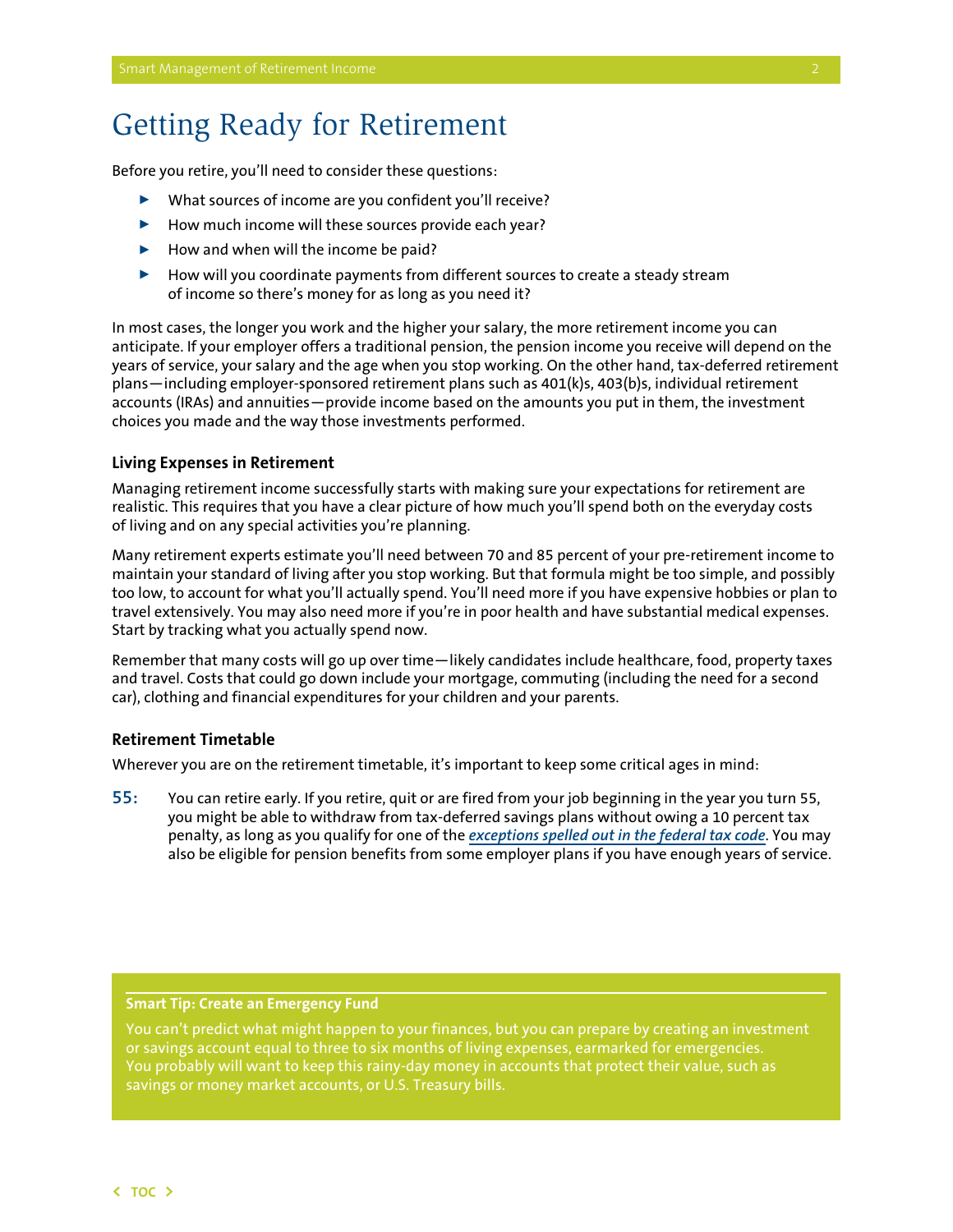- <span id="page-4-0"></span>**59½:** You can generally withdraw money from your personal tax-deferred savings plans (IRAs, annuities) and from your employer-sponsored savings plans if you've retired from the job without owing a 10 percent tax penalty.
- **60:** You can receive Social Security benefits if you are a widow or widower.
- **62:** You may be eligible for full pension benefits from your employer, depending on the plan. You can begin to receive reduced Social Security benefits if you choose. Your Social Security benefits will increase, however, with every year you wait to collect them.
- **65:** You can receive full pension benefits from most employers, as well as full Social Security benefits if you were born in 1937 or earlier. If you are a widow or widower, you can receive full Social Security benefits if you were born before January 2, 1940. If you were born later than 1937, when you reach what's called full retirement age and are eligible for full benefits depends on the year of your birth. For those born between 1938 and 1942, it's during the year after you turn 65. For those born between 1943 and 1954, it's 66. For those born between 1955 and 1960, it increases annually from 66 and 2 months to 67. If you were born in 1961 or later, your full retirement age is 67. At 65, you normally also qualify for Medicare benefits.
- **70:** You should begin to collect your Social Security benefits if you haven't already, because your benefit has reached its maximum.
- **70½:** You must begin withdrawals from your traditional IRAs, but not from Roth IRAs. You must also begin withdrawals from employee-sponsored retirement plans, such as a 401(k), unless you're still working.

#### **Working with Investment Professionals**

Many people who are approaching retirement or have recently retired turn to a professional to seek help planning for that event and managing their income. If you're looking for that kind of help, you may need to shop around to find someone you like and trust. For information on different types of investment professionals and how to select them, read FINRA's *[Selecting an Investment Professional](http://www.finra.org/investors/smartinvesting/gettingstarted/selectinginvestmentprofessional/)*. Always use *[FINRA BrokerCheck](http://www.finra.org/brokercheck)* to learn about the licensing and background of the individuals you're considering. And if an investment professional says he or she has special credentials or designations, be sure to use FINRA's *[Understanding Professional Designations](http://www.finra.org/Investors/ToolsCalculators/ProfessionalDesignations/DesignationsLookup/)* tool to see whether the issuing organization requires continuing education, takes complaints or has a way for you to confirm who holds the credential.

### **Caution: Look Before You Leave!**

While early retirement is an alluring prospect, be advised that some early retirement strategies are in fact schemes designed to take your money. FINRA is aware of instances in which employees who had built up sizeable retirement savings have been misled—and financially harmed—by flawed, even fraudulent, early-retirement investment schemes. For more information about how to protect yourself, read the Investor Alert, *[Look Before You Leave: Don't Be Misled By Early Retirement Investment Pitches](http://www.finra.org/Investors/ProtectYourself/InvestorAlerts/RetirementAccounts/P017365)  [That Promise Too Much](http://www.finra.org/Investors/ProtectYourself/InvestorAlerts/RetirementAccounts/P017365)*.

#### **Smart Tip: Allow Three-Months Lag Time When Appling for Social Security**

The Social Security Administration (SSA) recommends applying for retirement benefits three months before you want your benefits to begin. You can get an estimate of your future benefits at any time. For more information, see the SSA's Web page *[How should I prepare for retirement?](http://www.ssa.gov/retirement/)*

**!**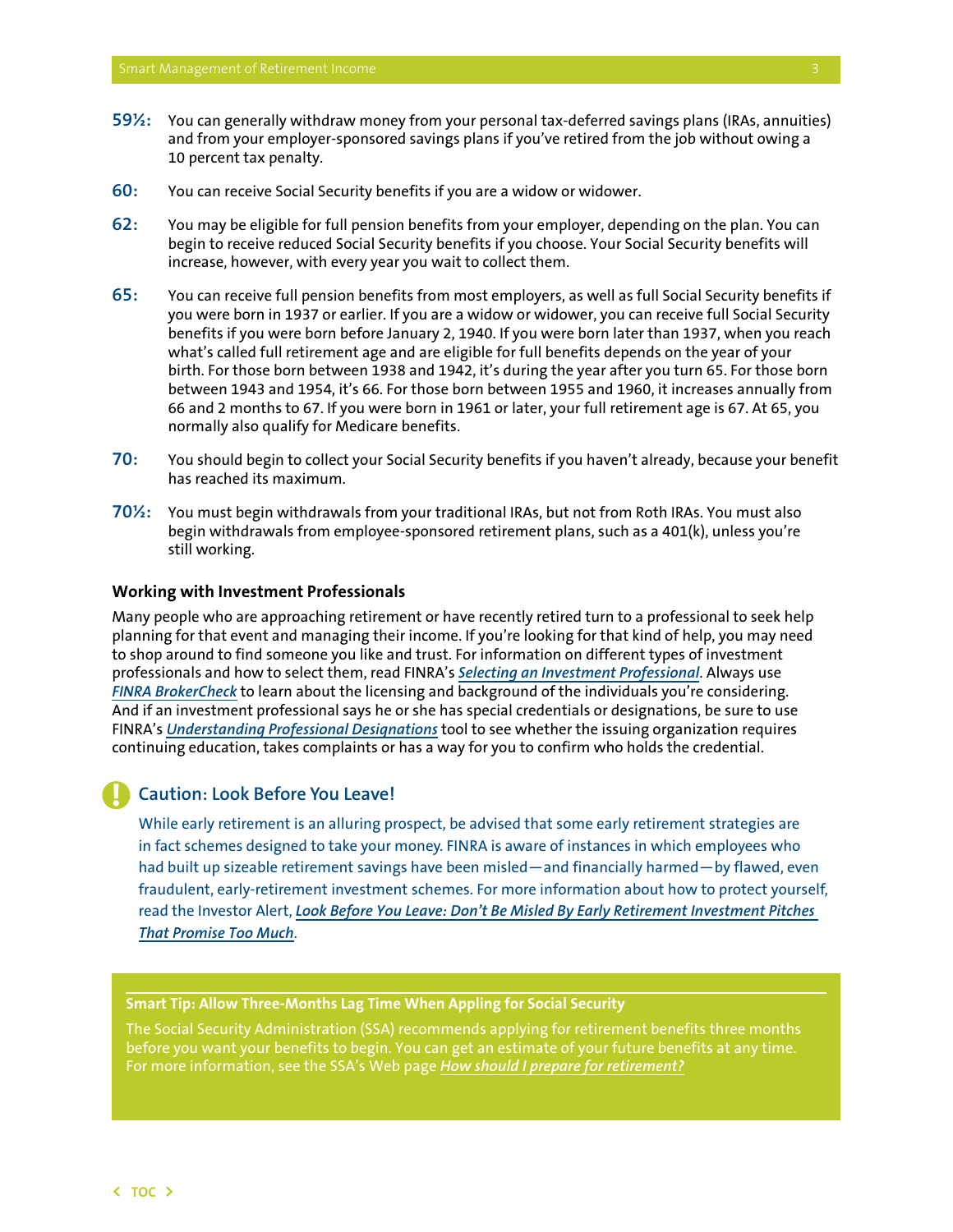## <span id="page-5-0"></span>Sources of Retirement Income

## **Social Security**

For many, Social Security will be a vital—and significant—source of retirement income. Unlike most sources of retirement income, Social Security benefits are adjusted periodically for inflation through automatic costof-living adjustments, or COLAs.

Perhaps the biggest decision you'll make about Social Security is when to apply for your benefits. You can take reduced benefits at 62, wait until you're eligible to receive your full benefits—which will depend on the year in which you were born—or postpone your first payment to qualify for a larger amount.

The SSA offers many tools and resources to help you understand your Social Security benefits and how best to plan for the day when you will tap those benefits to help fund your retirement. Here are a few to explore:

#### *[Find Your Full Retirement Age](http://www.ssa.gov/pubs/ageincrease.htm)*

*[When to Start Receiving Retirement Benefits](http://www.ssa.gov/pubs/10147.html)*

*[Social Security Retirement Planner](http://www.ssa.gov/retire2/applying2.htm)*

*[Life Expectancy Calculator](http://www.ssa.gov/planners/lifeexpectancy.htm)*

#### *Social Security Checklist*

When you apply for benefits, you'll be asked to provide a number of documents. You must submit originals or copies certified by the issuing office, as the SSA does not accept photocopies. If you know what those documents are before you're ready to apply, you'll have a head start on getting them together.

Here's a checklist of some documents you may need when you sign up for Social Security:

- $\triangleright$  Your Social Security card (or a record of your number)
- $\vee$  Your birth certificate
- **Proof of U.S. citizenship or lawful immigration status if you were not born in the U.S.**
- $\triangledown$  Your spouse's birth certificate and Social Security number if he or she is applying for benefits based on your earnings
- $\blacktriangleright$  Marriage certificate (if applying for spousal benefits)
- $\blacktriangleright$  Your military discharge papers if you had military service
- ✔ Your most recent W-2 form, or, if you're self-employed, your tax return

#### *Drawing Social Security Income*

If you and your spouse are both eligible for Social Security benefits based on your work histories, you'll face a key choice. You must decide together whether to draw on your individual accounts or have one of you draw what are called spousal benefits.

If you and your spouse earned approximately equal amounts over your working lives, drawing on your individual accounts will provide the greatest benefits. But if one of you earned substantially more than the other, you'll want to compare your alternatives. If you are eligible for both your own retirement benefit and for benefits as a spouse, SSA will always pay you benefits based on your record first. If your benefit as a spouse is higher than your retirement benefit, you will receive a combination of benefits equaling the higher spouse's benefits.

If you have a minor child, you may be eligible for additional Social Security benefits.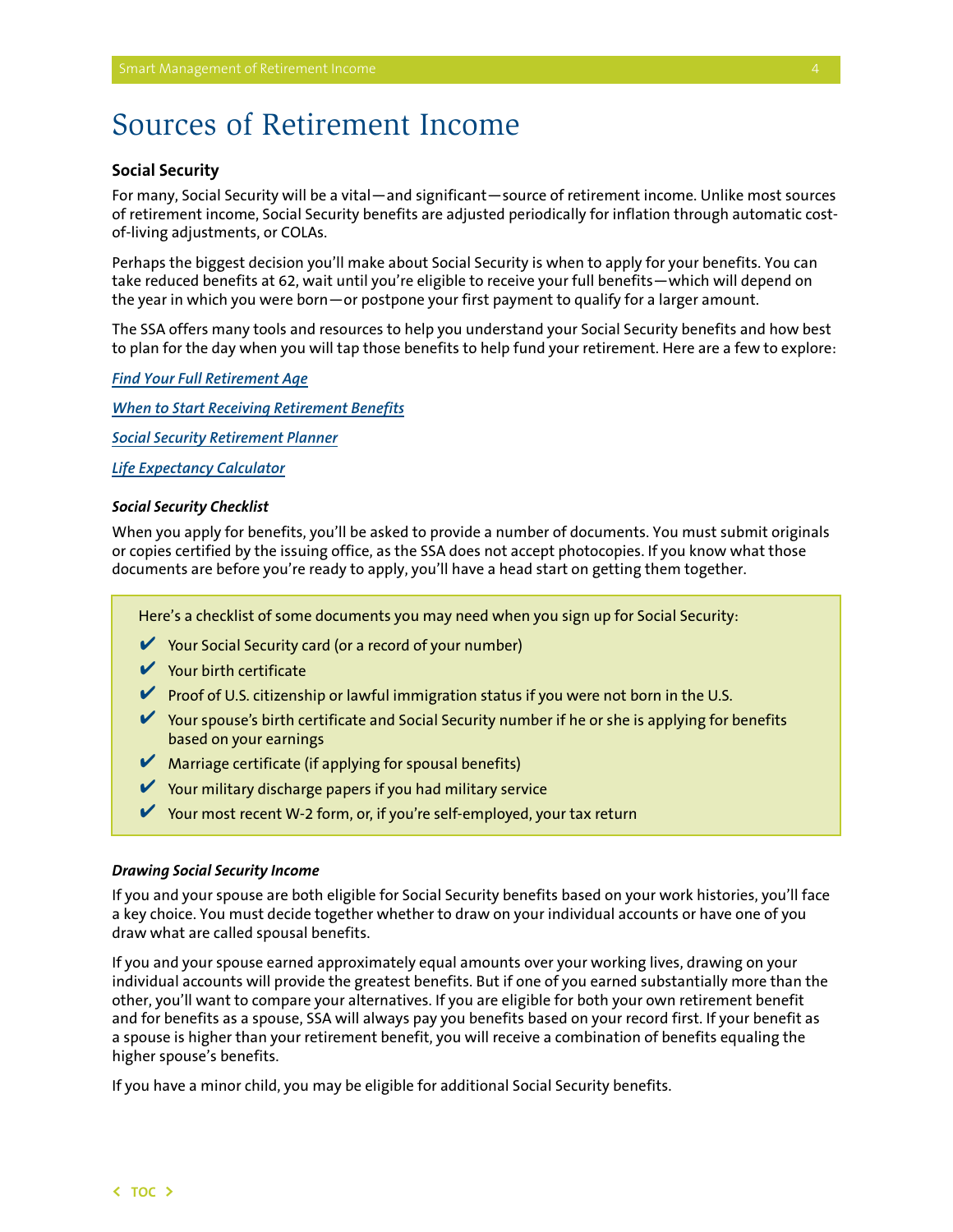### <span id="page-6-0"></span>**Defined Benefit Plans**

If you have a defined benefit pension, you should know before you retire about how much pension income you'll receive. This income is typically based on how long you worked at your company, what you earned and your age when you stopped working. But either way, as you approach retirement, you should check with your employer's human resources office on a number of pension eligibility questions. And after you retire, the office should still be a valuable resource.

Start with the most important thing: verify that you are fully vested—that is, eligible to collect a full pension. Many private company employees become vested after five years of service, or gradually between years three and seven.

You should also ask your employer what happens to your pension plan benefits if you retire sooner than 65 or work past that age. Some companies might decrease the amount of pension you would otherwise receive if you stop working earlier or later than 65.

If you're married and are part of a defined benefit plan, your employer is legally bound to pay some of your pension amount to your surviving spouse when you die. The amount may be set at 50 percent, but you may be able to increase it. If you don't want your spouse to get any of your pension, your spouse must sign a written consent waiving rights to this income.

Pensions can be a major attraction to people working in the public sector and armed services. Government pensions and military retired pay tend to differ from corporate pensions in several ways:

- $\triangleright$  Government employees may be required to contribute a percentage of their after-tax earnings to their pensions.
- $\triangleright$  Government employees and military service members may be able to receive their pensions after a set time—such as 20 or 30 years—no matter how old they are or how close they are to the more traditional retirement age of 65.
- $\triangleright$  Government pensions and military retired pay tend to be adjusted automatically for inflation using a cost of living index adjustment, or COLA.

#### *Pension Plan Problems*

A good place to start with general questions and problems related to your pension is the Department of Labor's *[Employee Benefits Security Administration \(EBSA\)](http://www.dol.gov/ebsa/)*, which regulates retirement plans. You may contact EBSA toll-free: 866-444-EBSA (3272).

A pension plan is occasionally terminated if a company is bought, goes out of business or decides to freeze or change its employee benefits structure. If that happens, you will be notified in writing at least 60 days before the plan ends. Sometimes you'll also see a notice of a plan termination in local and national newspapers. You should later get a separate letter explaining what benefits, if any, you will receive.

Many company pensions are insured by the Pension Benefit Guaranty Corporation (PBGC). This federally run organization was set up to protect defined benefit pensions—including those that end because an employer terminates a plan. The benefits the PBGC pays when it takes over a pension plan are capped. In that case, highly paid individuals may lose part of their anticipated benefits. Also, if you lose track of your pension or your employer mismanages your plan, you can *[ask for help](http://www.pbgc.gov/about/pg/contact/contact-wr.html)* from the PBGC.

### **Smart Tip: Unclaimed Pension?**

You can search for a pension you think you might have a right to on the PBGC's *[website](http://search.pbgc.gov/mp/mp.aspx)*. All you need is your name and the name of your former employer.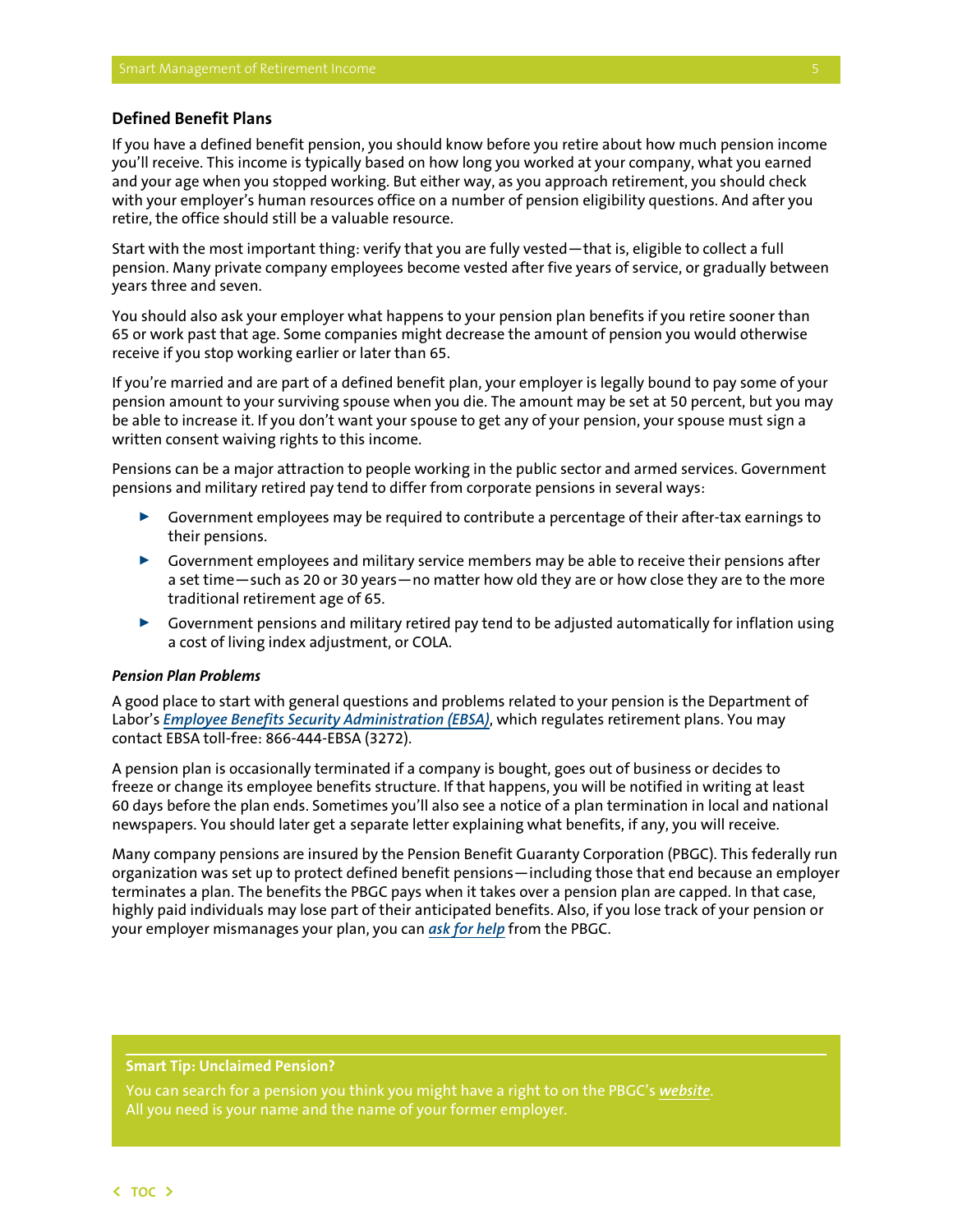### <span id="page-7-0"></span>**Defined Contribution Plans**

If you have a defined contribution plan, your employer may put money into the plan, allow you to contribute or sometimes contribute if you do. But, unlike a defined benefit pension, your employer doesn't make any promises about the income you'll receive when you stop working. Instead, that amount depends on how much money was invested, where it was invested and how long you've been in the plan.

Employer-sponsored retirement plans—such as 401(k)s, 403(b)s and 457s—are the best-known defined contribution plans. Other plans that generally cater to small businesses are SIMPLE IRAs and SIMPLE 401(k)s and Simplified Employee Pension (SEP) IRAs. These plans allow you to defer part of your current income into a retirement plan. In most cases, you also decide how your money is invested by choosing among options offered through the plan.

Defined contribution plans differ from defined benefit plans. For one thing, most defined contribution plans offer quicker, or even instant, vesting rights on any contributions your employer has made—and you are always automatically 100 percent vested in your own contributions and any earnings on those contributions.

One other very important feature of defined contribution plans is that when you switch jobs, you can usually move or roll over your accumulated assets to your new employer's plan or to an IRA. This way, you're starting with a balance to build on when you start a new job. If you can't move it, you can often leave your account with your former employer so it keeps growing until you retire.

#### **Don't Squander Your "Rollover Moment" !**

**Too many older Americans spend an entire life accumulating retirement savings, only to make choices that harm their financial situation after they retire. When deciding whether to stay where you are, roll over to an IRA, or move to a new employer's plan (if you chose to work in "retirement"), these tips can help you avoid mistakes that can torpedo your retirement savings:**

- $\triangleright$  Take time to comparison shop. In most cases, you do not need to make a snap decision with respect to your current employer's retirement savings plan.
- $\triangleright$  Compare fees and investment choices. Fees in particular are a key consideration. Small differences in cost can translate into big differences in the overall performance of your investments. The Department of Labor's *[A Look at 401\(k\) Fees](http://www.dol.gov/ebsa/publications/401k_employee.html)* provides answers to many common questions about fees and expenses. If you are considering an IRA, ask your broker how much it will cost to open the account and what ongoing costs are associated with your potential investments.
- $\triangleright$  Be wary of rollover sales pitches that make broad claims that brokerage accounts or IRAs are "free" or have "no fee." Certain types of fees might not be charged, but others might—such as fees for opening, maintaining or closing accounts or costs associated with particular investment products. For more information, read the Investor Alert.
- **Dispute 100 Use diversification and other strategies to** *[manage risk](http://www.finra.org/Investors/SmartInvesting/AdvancedInvesting/ManagingInvestmentRisk/)***. It was important to do so when** you were saving for retirement (most 401(k)s offer mutual funds that offer "instant" diversification and help manage risk). It is equally important in retirement.
- <sup>00</sup> *[Ask and check](http://www.saveandinvest.org/ProtectYourMoney/AskandCheck/)* to be sure that both your investment professional and investments are registered.
- $\triangleright$  Make sure that some of your investments are liquid, meaning you are able to sell them quickly if you need to do so.
- $\triangleright$  Consider engaging an independent financial professional to review your rollover and other financial decisions at retirement.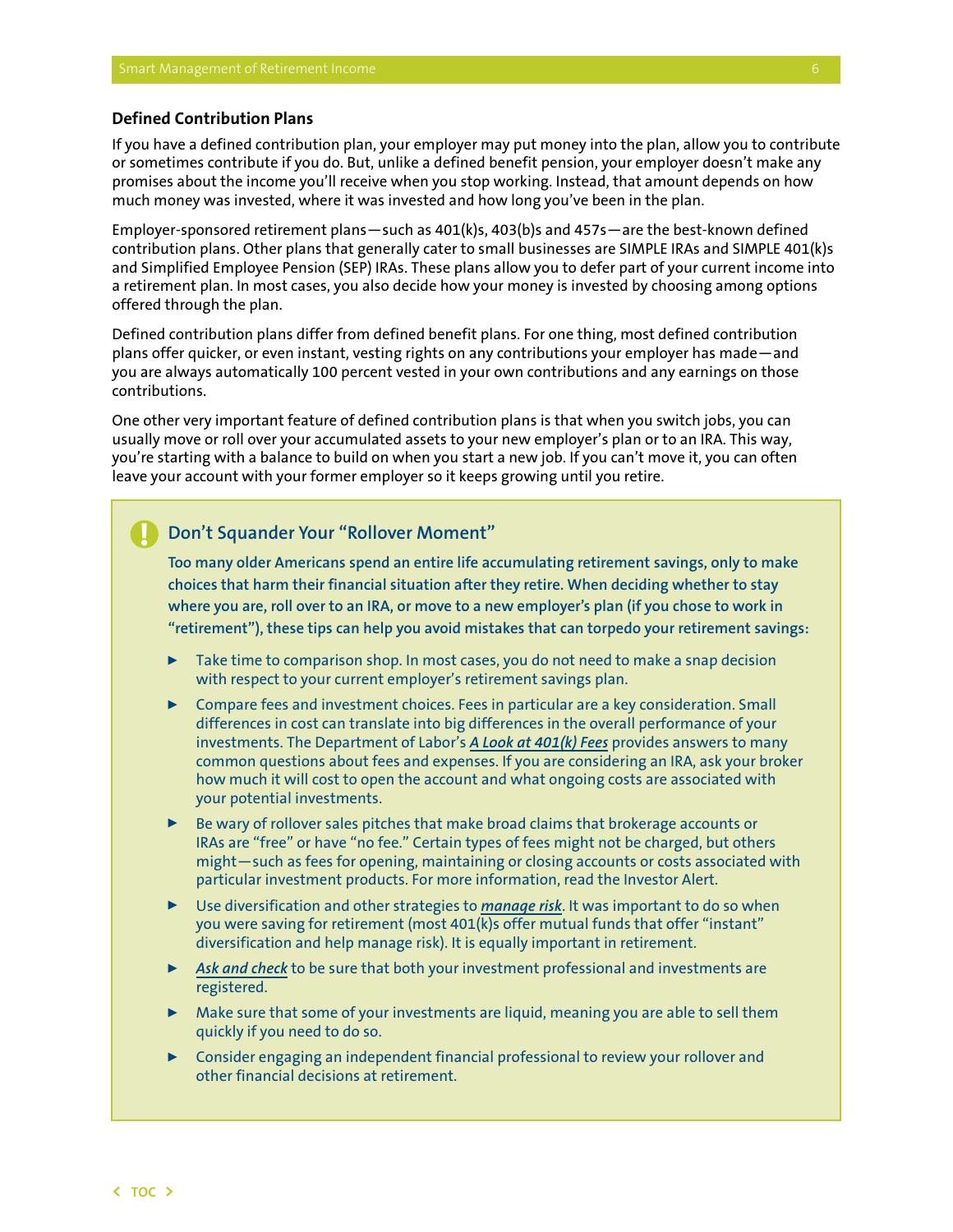#### <span id="page-8-0"></span>*Too Much Stock in Your Company*

If you have an opportunity to accumulate retirement assets through the purchase of company stock, you don't want to overdo it. See FINRA's Investor Alert, *[Putting Too Much Stock in Your Company—A 401\(k\)](http://www.finra.org/InvestorInformation/InvestorAlerts/RetirementAccounts/PuttingTooMuchStockinYourCompany-A401(k)Problem/p013381)  [Problem](http://www.finra.org/InvestorInformation/InvestorAlerts/RetirementAccounts/PuttingTooMuchStockinYourCompany-A401(k)Problem/p013381)*.

#### *A Defined Contribution Checklist*

When you're within a few months of retirement, it's a smart idea to review what's happening with your 401(k), 403(b) or other employer-sponsored savings plan. Here are some of the questions you'll want to ask yourself or the people in your employer's human resources department:

- $\nu$  What are my payout options?
- $\vee$  Will I be able to change my mind once I have made a decision?
- $\blacktriangleright$  Could I postpone taking income from the account for a few years or until I turn 70%?
- $\vee$  Will I be able to change my allocation once I retire?
- ✔ For more information about 401(k) investing, see FINRA's *[Smart 401\(k\) Investing](http://www.finra.org/Investors/SmartInvesting/Retirement/Smart401kInvesting/Introduction/)*.

#### **Home Equity**

Your home is also a potential source of retirement income. If you own your residence outright, or have built up significant home equity, two of the most common ways to use your home to provide retirement income are to sell it or obtain a reverse mortgage.

If you decide to sell your home, the objective is to use some portion of the proceeds of the sale to fund your retirement. This assumes of course that the value of your house has gone up since you bought it. The Taxpayer Relief Act of 1997 allows you to sell your home and receive tax-free gains of up to \$250,000 if you are single and \$500,000 if you are married.

Since you need to live somewhere, an important decision will be whether to use the proceeds of the sale to downsize and purchase a less expensive home, or rent. If you decide to downsize and buy a less expensive home, you will need to consider one of two options, purchasing another home outright or obtaining a mortgage on the new home. The first option carries peace of mind (your house is paid for) but it will tie up more of your money, leaving less to generate income.

On the other hand, taking out a new mortgage means you must cover the cost of the mortgage month in and month out. If you go this route, it will be extremely important to manage your money to ensure it generates enough income to pay your mortgage.

## **Caution: Using Home Equity Loans to Invest is Risky**

Using a home equity loan to engage in speculative investing as a means to both cover the loan payment and generate additional income is extremely risky. This may result in the loss of your home if your investments go sour and you cannot repay your home equity loan. FINRA warns against this course of action in our Investor Alert, *[Betting the Ranch—Risking Your Home to Buy Securities](http://www.finra.org/InvestorInformation/InvestorAlerts/MarginandBorrowing/BettingtheRanchRiskingYourHometoBuySecurities/p005961)*.

**!**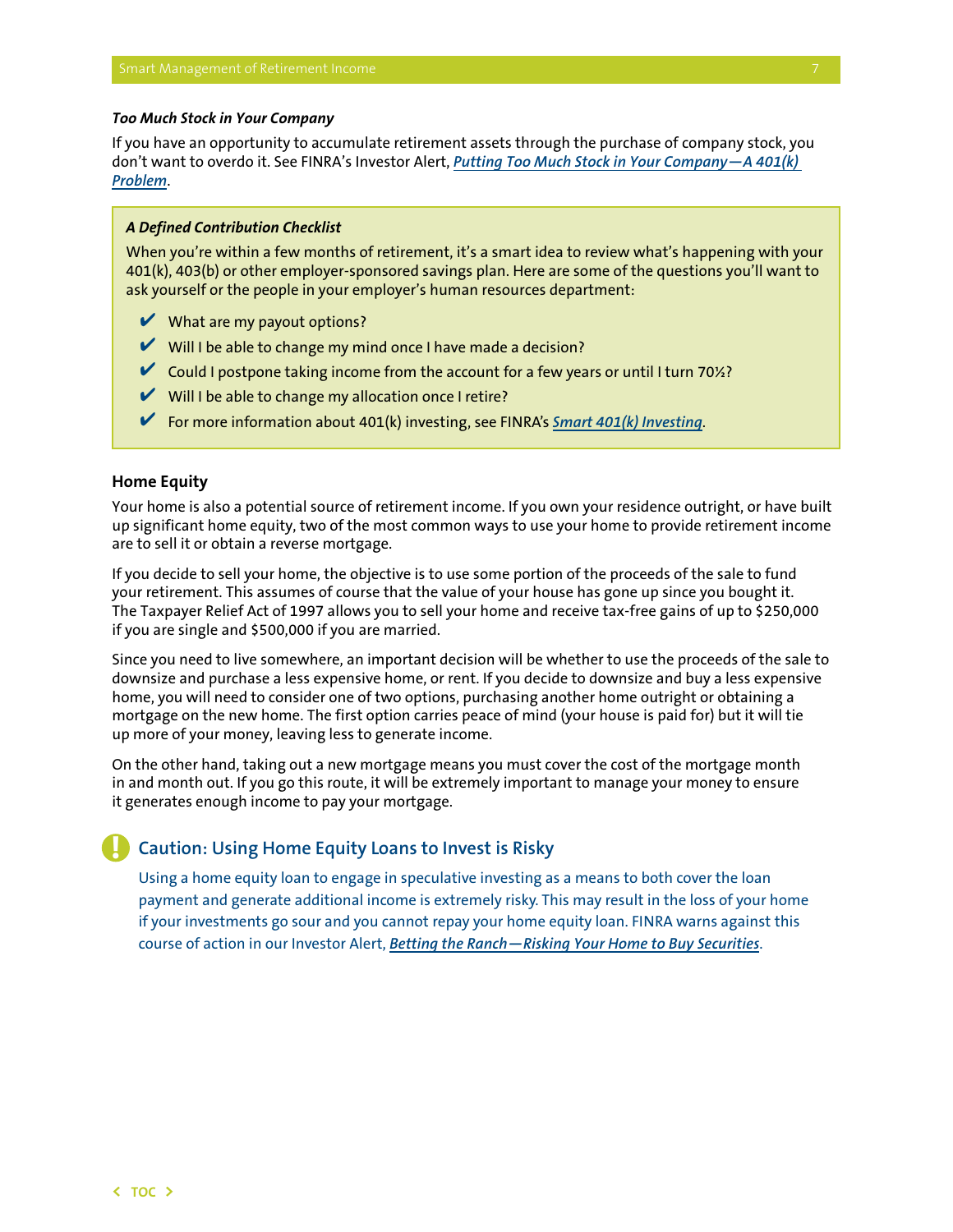#### <span id="page-9-0"></span>**Reverse Mortgages**

If you're at least 62 and live on a fixed income, you might also get retirement income from a reverse mortgage. Officially called home equity conversion mortgages, they allow you to convert your home equity to a loan. You can take the proceeds as a lump sum, a series of regular payments or a line of credit. An appealing feature of a reverse mortgage is that no income tax is due on the money you receive, because it's a loan, not income.

But reverse mortgages are tricky—and definitely not for everyone. That's because once you take a reverse mortgage, your debt to your reverse mortgage lender grows with each payment you receive. That debt must be repaid when you die or move out of the home, usually by selling the property. The total amount that's owed can't be more than the value of the property, but it can equal the sale price. Plus, reverse mortgages come with closing costs, just like a regular mortgage—and these closing fees can be thousands of dollars.

The amount of income a reverse mortgage provides depends on your age, how much equity you have in your home and the interest rate the lender is charging. Some reverse mortgages are insured, which adds even more to the cost of borrowing but guarantees you'll receive your payments no matter what. Also, some reverse mortgages let you lock in your interest rate prior to closing just like with a regular mortgage, so you'll have a better idea of how much you can actually borrow beforehand.

| THE SCORECARD FOR REVERSE MORTGAGES                                                          |                                                                |  |
|----------------------------------------------------------------------------------------------|----------------------------------------------------------------|--|
| <b>PROS:</b>                                                                                 | <b>CONS:</b>                                                   |  |
| Ready source of cash                                                                         | Loan must be repaid                                            |  |
| No income taxes on payments because it's a loan,<br>not income                               | Amount available to borrow may be small                        |  |
| No capital gains taxes, though loan amount is<br>based on the current value of your property | Possibility of paying high interest rates and<br>closing costs |  |
| No reduction of Social Security payments                                                     | Reduced estate to leave to your heirs                          |  |

To help sort out the pros and cons of reverse mortgage in more detail, AARP provides an online seminar called *[Homemade Money: A Consumer's Guide to Reverse Mortgages](http://assets.aarp.org/www.aarp.org_/articles/revmort/homeMadeMoney.pdf)*. For more information, you can check out what the Federal Trade Commission says about *[reverse mortgages](http://www.consumer.ftc.gov/articles/0192-reverse-mortgages)*. The U.S. Department of Housing and Urban Development (HUD) also has a page on *[reverse mortgages for seniors](http://portal.hud.gov/hudportal/HUD?src=/program_offices/housing/sfh/hecm/hecmhome)*.

**Smart Tip: Make Sure the Survivor Can Stay in the House**

Both you and your spouse should be included in a reverse mortgage to ensure that, after one passes away, the survivor can stay in the house.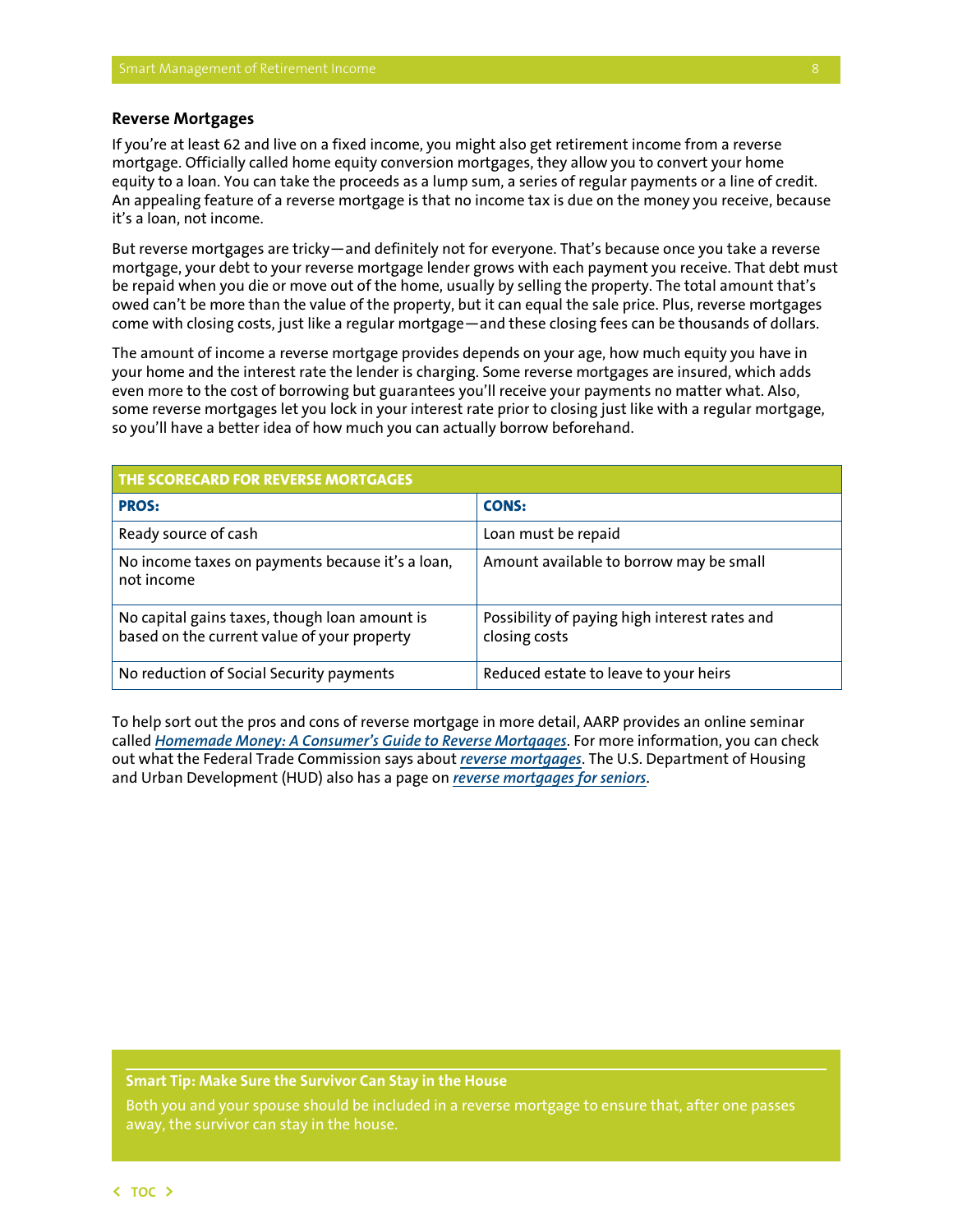## <span id="page-10-0"></span>Selecting Payout Methods

One big change that retirement brings is you begin to take income from your defined benefit pension or defined contribution plan. You have to consider various payout methods, or the ways in which the income will come to you. The right alternative for you, or you and your spouse if you're married, depends on a variety of factors such as your other sources of income, your comfort level with investment risk and even your health.

When you retire from an organization that offers a pension, you generally have at least two options:

- $\blacktriangleright$  taking a pension annuity and receiving a monthly check; or
- $\blacktriangleright$  taking a lump-sum distribution, which you will need to invest or roll over to an IRA—and manage to ensure a secure retirement

#### *Pension Payout Checklist*

Many people wait until they are almost ready to retire before they start thinking about payout options. You may want to start planning earlier. Here's a checklist of questions to get you started:

- $\blacktriangleright$  Is your health good enough to have a reasonable expectation of a long retirement? How about your spouse's health?
- ✔ Does your spouse have enough retirement income so that it would benefit you to select a single life annuity with a period certain for your payout? If so, how long should that period certain be?
- $\blacktriangleright$  Are you concerned about the long-term financial health of your employer, so that taking a lump-sum payout, if available, might make sense?

#### **Pension Payout Options**

#### *Annuity Options*

An annuity, or stream payout, is the traditional way to receive income from a defined benefit pension plan. With this option, you get a check each month for the rest of your life or another fixed period. Your employer calculates the amount based on a number of factors including your age at retirement, your salary and the number of years you have worked. You know before you retire how much income you will receive.

With an annuity, you will not worry about outliving your pension payments. Because you know that the same amount is coming in on a regular basis, budgeting for both your everyday and unusual expenses may be easier. You also need to understand, however, that inflation can erode the purchasing power of most annuity payments over time.

Carefully evaluate the current and long-term financial condition of the entity that pays the annuity. Often it is an insurance company. One way to do so is *[checking the credit rating](http://www.finra.org/investors/investmentchoices/bonds/smartbondinvesting/risk/p133237)* of the annuity provider.

Consider your payout options carefully. Once you have made your choice, you usually cannot change your mind.

#### **Smart Tip:**

#### **Understand the Difference in Getting an Annuity from a Pension Plan and an Insurance Company**

The life annuity you get from your company pension is based on the plan formula, which does not usually factor life expectancy or interest rates in the calculation of the payment you get. When you buy an annuity from an insurance company with a lump sum payment, the insurer will factor in your current age, life expectancy, prevailing interest rates and the profit it wants to make to determine the payment you will get. As a result, the annuity payments calculated from the pension plan and the insurance company will be different.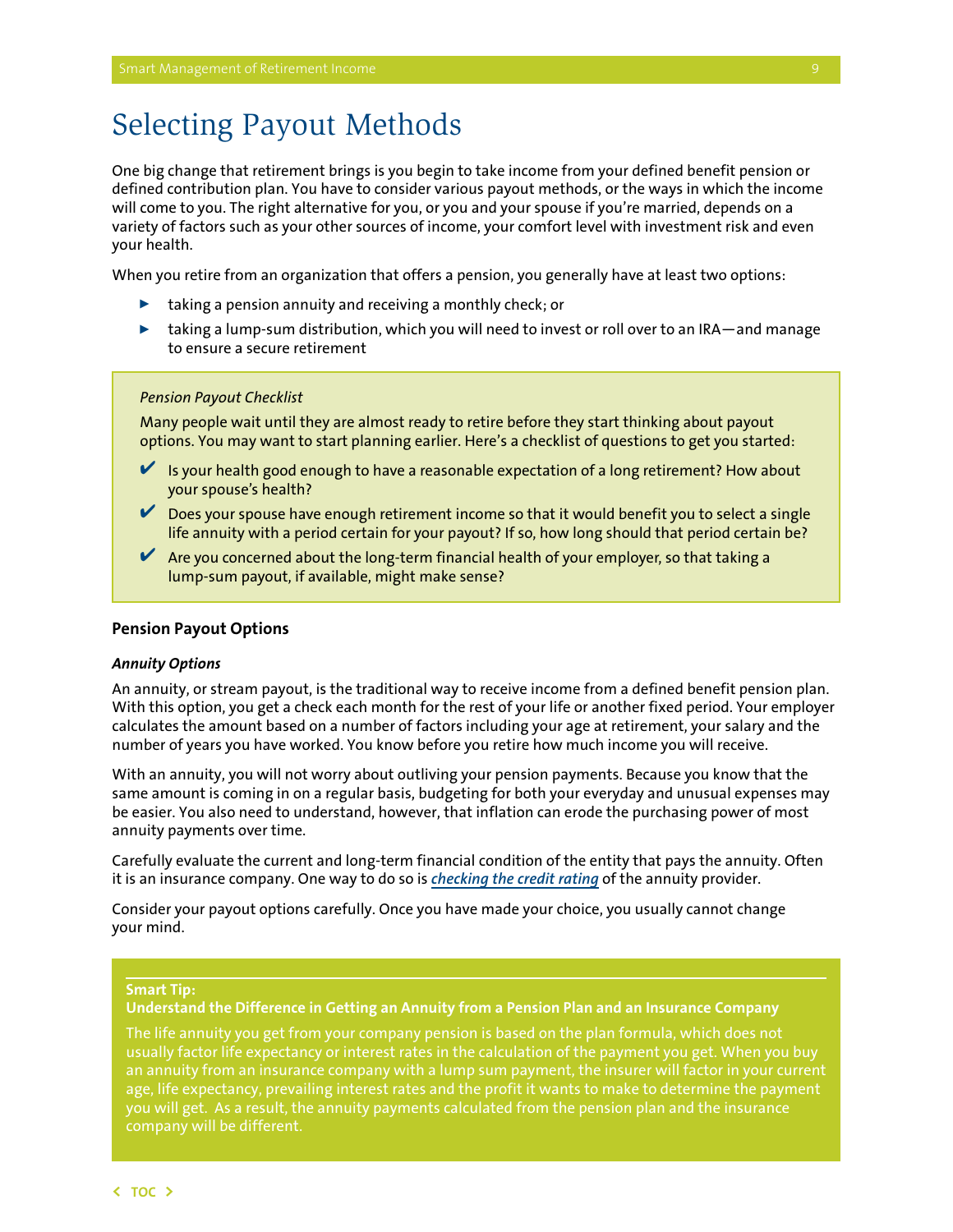#### *Single Life Option*

You might choose a payout that lasts for your lifetime only, also called a single life or straight life annuity. With a single life annuity, when you die, the payments stop—even if you die soon after they start. To protect against that possibility, you might consider a single life with a period-certain payout. This method provides income to the beneficiary you name for a specified period, such as 10 or 20 years, if you die before that period ends. This option, however, results in a lower payment.

#### *Joint and Survivor Option Protects Both*

Alternately, you could choose an annuity to be paid out over your lifetime plus the lifetime of another person, usually your spouse, in what's called a joint and survivor payout. The amount of your monthly check is significantly less than what you'd receive with a single life annuity, with or without a period certain. But after you die, your survivor will get the percentage of your pension you specified up front every month for life. Depending on your distribution options, you may be able to select between 50 and 100 percent of the payment for the survivor. Some companies require married employees to select a joint annuity payout option or have the spouse sign a waiver if an individual annuity is selected. There's also the option of a period-certain payout with a joint and survivor annuity to provide income to a beneficiary you name for a specific period if both you and your spouse die before the period ends.

#### *Lump-Sum Payment*

A lump-sum distribution may be another option when you're ready to decide on a defined benefit payout. In this case, your employer will either make a cash payment or transfer the amount to an individual retirement account (IRA). Your employer calculates the amount you receive based on:

- $\triangleright$  what the plan would have paid you as an annuity over your projected life expectancy; and
- $\triangleright$  the current interest rate, which determines what the plan would have earned on the lump sum if it had been paid out in increments over your lifetime.

The lump-sum amount will vary with the prevailing interest rates. If interest rates are high, you'll receive a smaller lump sum than you would if rates were low.

Taking a lump sum could be a good choice if your spouse is significantly younger or you want to decide how to invest the money you get. You also have the option of working with a trusted and experienced investment professional. You'll get control over your assets—which could be important if you're concerned that the plan could be underfunded or that your employer could be acquired. A change in the ownership of your employer could result in major changes to the plan and to the pension you might qualify for after the acquisition. If you choose to have your lump sum pension distribution rolled over into an IRA, you can continue to defer taxes until you withdraw money later on.

|                         | <b>Pros</b>                                                                                                                                                                                                                           | Cons                                                                                                                                                                                                                       |
|-------------------------|---------------------------------------------------------------------------------------------------------------------------------------------------------------------------------------------------------------------------------------|----------------------------------------------------------------------------------------------------------------------------------------------------------------------------------------------------------------------------|
| <b>Fixed</b><br>annuity | • Regular income on a regular schedule for life<br>• No responsibility for making investment<br>decisions<br>• Protection against termination of plan or sale<br>of employer                                                          | • Income may be vulnerable to inflation<br>• Income dependent on financial health<br>of annuity provider                                                                                                                   |
| Lump-sum<br>withdrawal  | • Opportunity to make investment decisions<br>• Ability to control assets<br>• Continued tax deferral with rollover to IRA<br>• Possibility of outpacing inflation<br>• Protection against termination of plan or<br>sale of employer | • Responsibility for providing lifetime<br>income<br>• Taxes due immediately on cash-payouts<br>and annual tax on investment earnings<br>• Danger of spending assets too fast<br>• Danger of significant investment losses |

Here's a quick comparison of annuities and lump-sum withdrawals: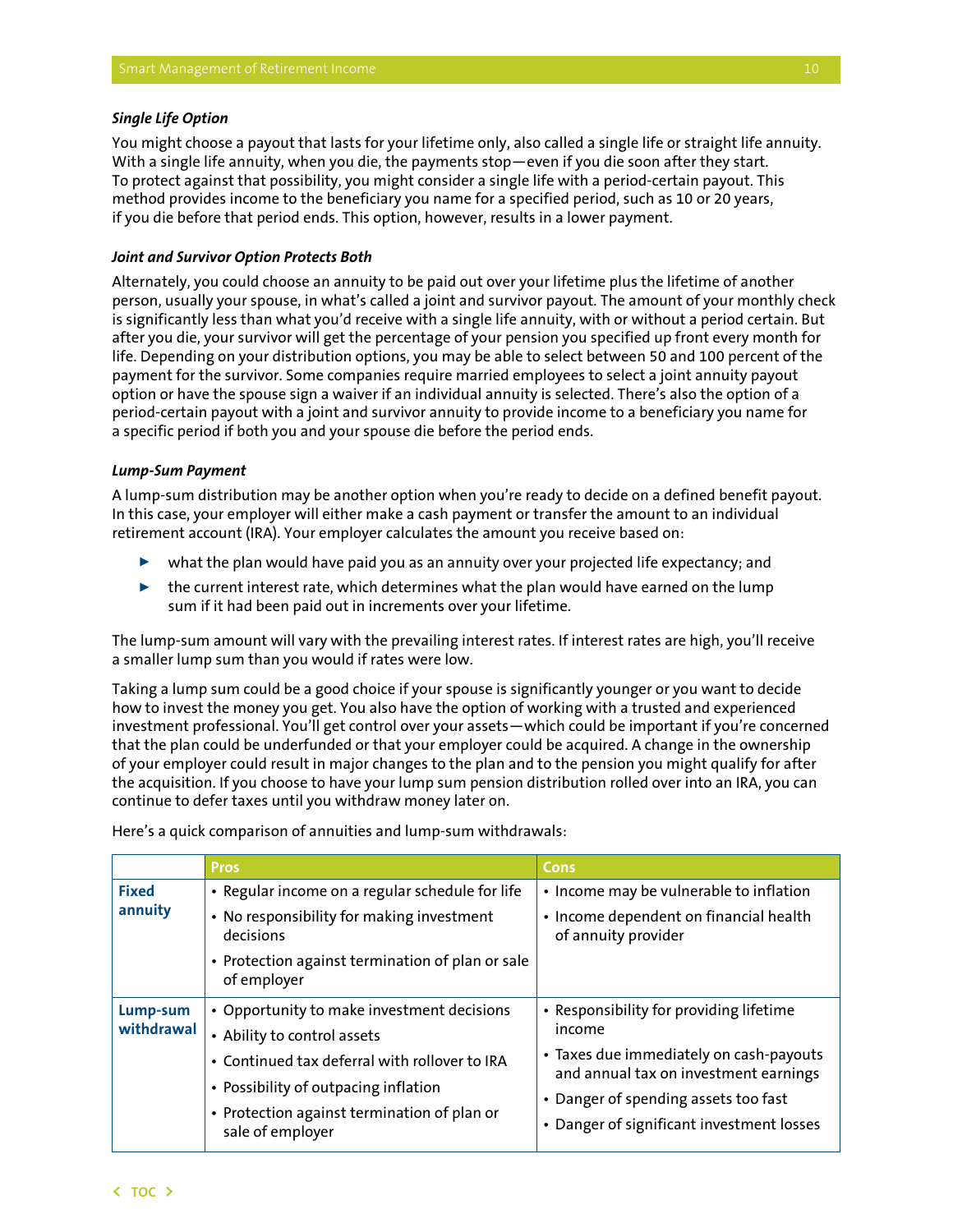#### <span id="page-12-0"></span>**Defined Contribution Payout Options**

When you retire with a defined contribution plan, you have some options about how to receive income. Your choices generally include taking a lump-sum distribution, keeping your savings in your existing account, annuitizing your assets and rolling them over into an IRA. Your plan administrator will be able to tell you which alternatives are available to you.

#### *Lump-Sum Distribution*

**!**

Taking all your money out of your defined contribution plan can seem attractive, but keep in mind that a lump-sum distribution is taxable in the year you take the money, unless you roll it over into an IRA. If your lump sum is substantial, it could be enough to bump you into a higher tax bracket than when you were working. While 20 percent of the total will be withheld to cover the federal income taxes that are due, you may still owe an additional amount. What's more, the money you withdraw is no longer tax deferred, which means that any future interest and dividends will be taxed in the year they are paid.

## **Take Stock of Your Company Stock**

When you retire, you may want to take a lump-sum withdrawal of company stock from your 401(k) if it has increased in value. You can postpone taxes until you sell, preserving the tax advantages of your retirement account. And any capital gains when you eventually do sell qualify as long-term capital gains. You may want to get professional advice first so you can weigh the potential long-term advantages against possible drawbacks of withdrawing company stock from your 401(k).

#### *Keep Your Defined Contribution Account*

Keeping your savings in your defined contribution account is a second option. This is often the easiest and best choice for many employees, especially if your 401(k) has low expenses and offers adequate investment choices. While it might be the easiest option, it may not be right for you if your 401(k) investment choices are limited, expensive or if your account is heavily invested in your employer's own stock.

#### *Annuitize Your Savings*

Some employers allow you to annuitize all or a portion of your 401(k) or other defined contribution plan, which means converting all or a portion of the account value into a guaranteed stream of income for the rest of your life. The advantage of this type of annuity is that you cannot outlive your income. The disadvantage is that your payment may be fixed, so it gradually loses purchasing power due to inflation. When you choose an annuity, you also give up the right to make decisions about how your assets are invested just as you would when taking an annuity under a defined benefit plan.

#### *IRA Rollover*

Another choice is to roll over the assets of your 401(k) or other defined contribution plan into an individual retirement account (IRA) or individual retirement annuity. This way, you can protect your money's tax-deferred status, choose the way the assets are invested, and postpone income taxes until you withdraw. You also avoid the 10 percent early withdrawal penalty you would face if you're younger than 59½.

#### **Smart Tip: Keep Track of Your Retirement Funds**

You may want to maintain a separate investment account for any retirement funds you do roll over. That's because if you deposit rollover money into an existing tax-deferred account, you may complicate calculating the taxes you owe, especially if some of the contributions to the existing account weren't tax-deductible. Once the two sets of funds are mingled, you won't be able to separate them.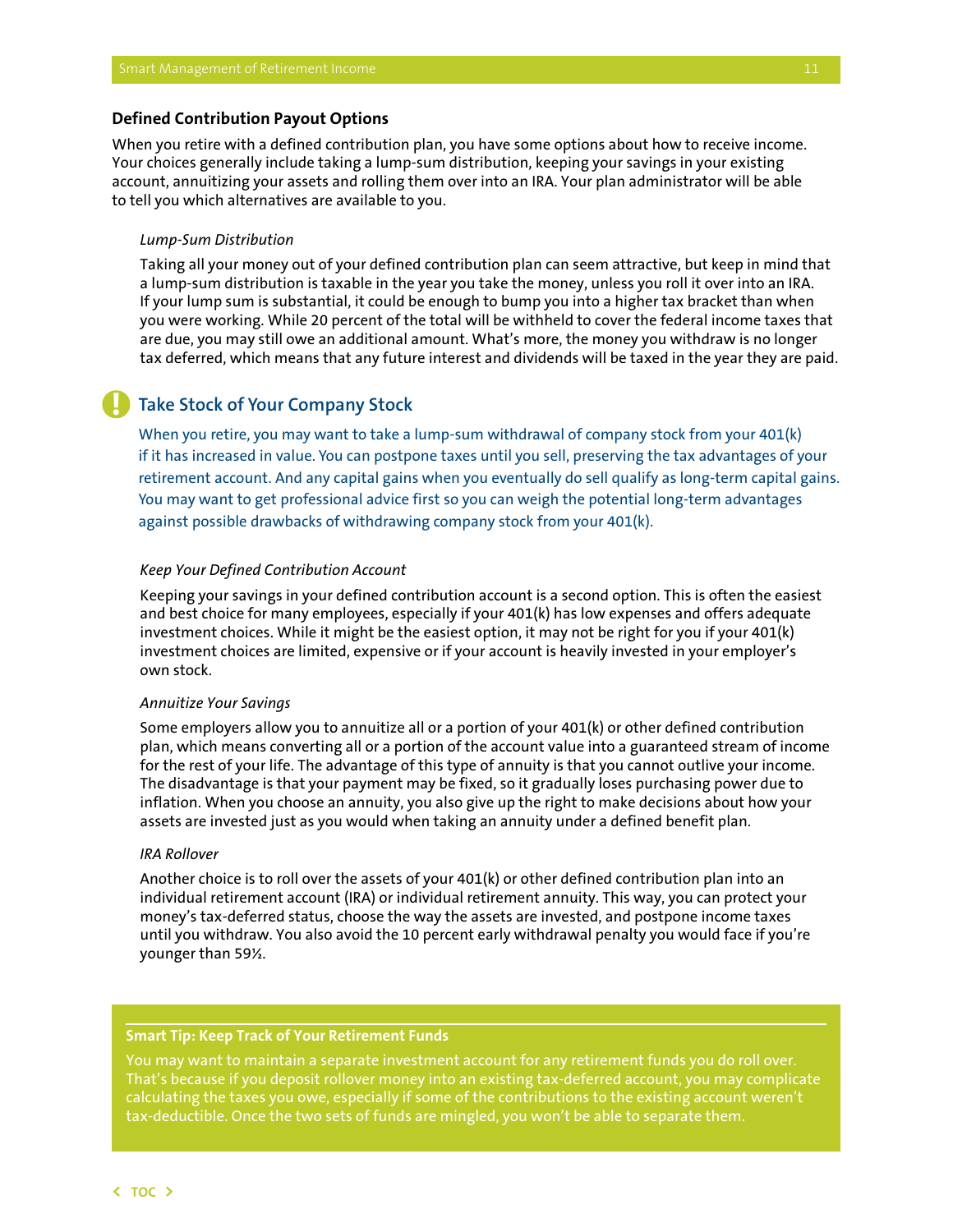**!**

If you have leftover defined contribution plans floating around from former employers that you have not rolled over, you might consider consolidating them in your IRA. Among other things, it will simplify figuring out how much your required minimum distribution (RMD) must be once you reach 70½. Before you roll over any assets, make sure the IRA you are considering actually offers benefits and investment options that are more advantageous than your existing 401(k). For more information, see **Don't Squander your "Rollover Moment"** on page 6.

## **Required Minimum Distributions: Get Them Right!**

The amount you must take from an IRA or defined contribution plan is called your minimum required distribution, or RMD. You calculate it using a distribution period provided in the Uniform Lifetime table found in Appendix C of Internal Revenue Service (IRS) Publication 590. It's important to get your RMD amount right. If you withdraw too little, you'll face a 50 percent penalty on the amount you should have taken out but didn't—on top of the income tax you'd owe. Use FINRA's *[RMD calculator](http://www.finra.org/rmdcalculator)* to find out what your required withdrawal will be and the rate of return you'll need to earn to maintain your account balance.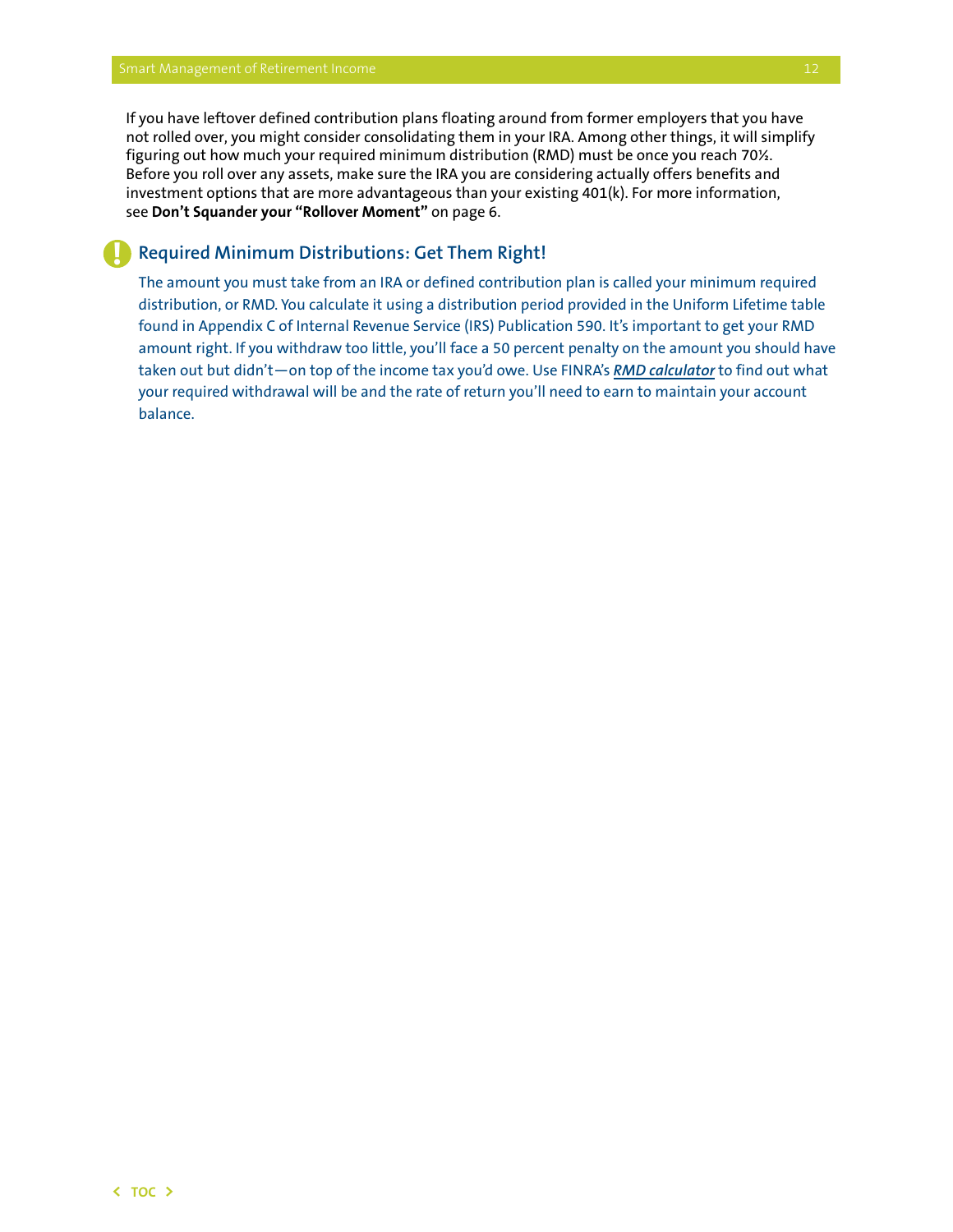<span id="page-14-0"></span>

## Managing Investment Portfolios

The amount of money you have when you begin retirement is one of the most important factors in determining how to manage those assets during retirement.

If you have a large enough portfolio, it may generate enough income so that, with prudent spending, you never need to dip into your principal. If that is your situation, a combination of bank products such as CDs and Treasury bonds to preserve your principal, along with dividend-producing stocks and bonds may be the starting point for your investments in retirement.

On the other hand, if you're like the majority of retirees, you'll begin retirement with a more modest nest egg that will require you to tap your principal at some point. One important decision is how much to withdraw and from what account(s). Another is how much risk you want to incur, if any, in an attempt to grow your nest egg. You will also want to take into account whether your spouse is still working and how long it will be before he or she retires.

Unfortunately, there are no easy answers or failsafe ways to manage any investment portfolio. But there are some helpful concepts and general guidelines that can help you decide what is best for you, and also avoid serious mistakes that can jeopardize your financial wellbeing.

### **Reassessing Risk**

As you head into retirement, you need to take a fresh look at the risk, or possibility of losing money from your investments. Your timeframe is one of the biggest factors in assessing risk. Because you no longer have time to recover from market downturns, you may need to reconsider whether the proportion of your assets in higher-risk securities is greater than it should be.

You also don't want to fall victim to inflation risk—the possibility that the change in prices will outgrow you purchasing power. Achieving the right balance isn't easy. That's why it's so important to take a big-picture view before you make major changes in the way you invest. If you're concerned about making your money last your entire lifetime, consider the following questions:

**What effect will taking money out of your various retirement accounts have on their ability to grow and provide income for life?** You will want to consider all of your assets and income sources, the effect of taxes and your unique circumstances when deciding what to do with any particular account. **?**

**What sources of income can you count on for the duration of your retirement? And what are less predictable?** A growing number of Americans can no longer have pensions, leaving Social Security as the only "annuity" income they can count on for life. You need to have an idea of how long any one source will last so you can plan accordingly.

**How diversified are your sources of income?** You need to consider how vulnerable your sources are to major changes in the economy. If your investments would perform similarly during market swings, you need to diversify to protect your retirement income.

**?**

**?**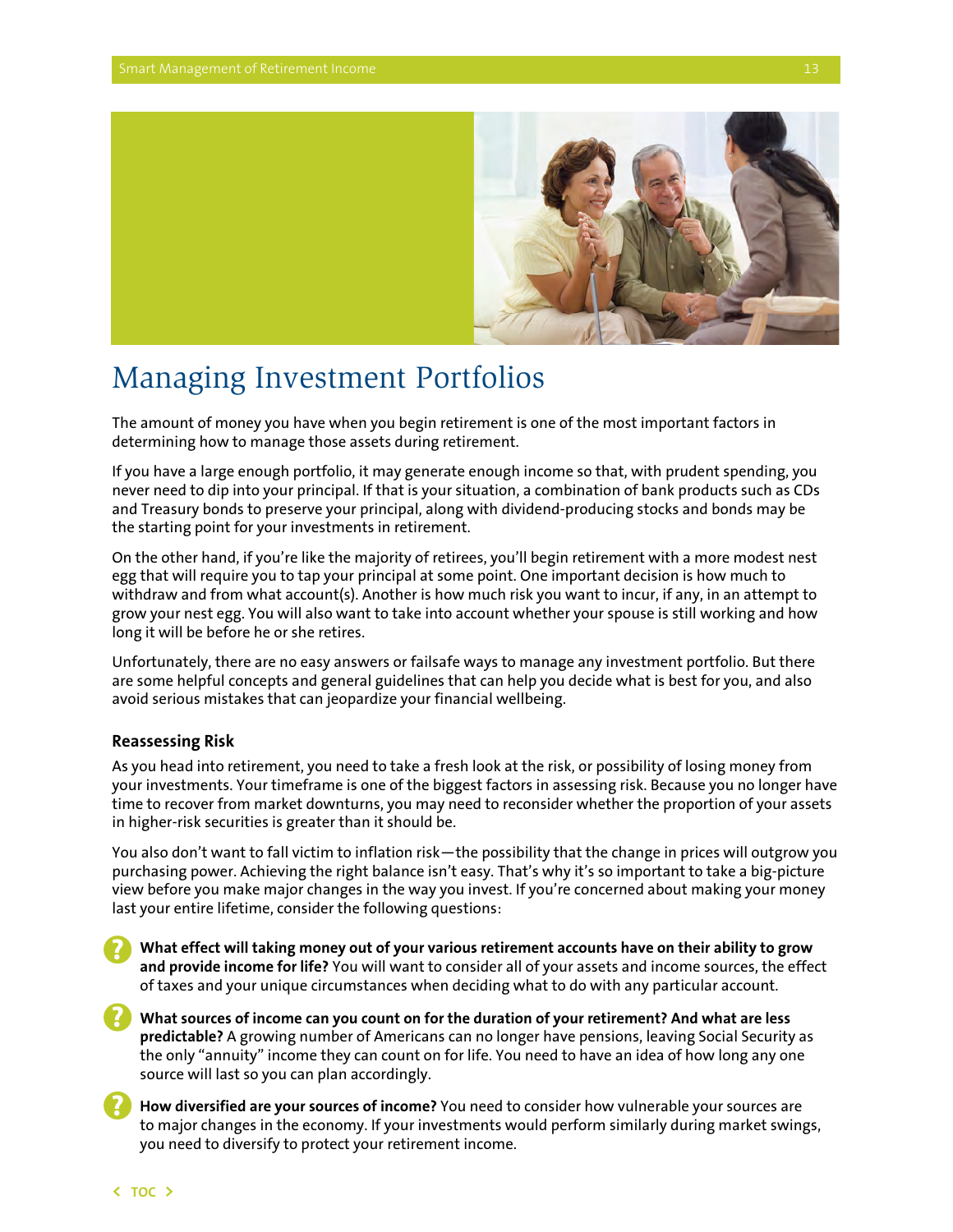### <span id="page-15-0"></span>**Asset Allocation**

One strategic approach to investing during retirement is to maintain a particular mix of investments in your portfolio that you believe will provide the return you seek, at a level of risk you are willing to take. The process of creating such a portfolio and spreading out your risk is known as asset allocation.

Asset allocation is always important because each investment category, such as stocks, bonds or cash, tends to perform differently in different economic conditions. Although no one can predict any investment's behavior 100 percent of the time, there's lots of historical evidence that both stocks and bonds lose value in some periods and gain value in others. By spreading your investment principal among a number of different types of securities, you are often able to smooth out the ups and downs of your overall portfolio.

Throughout retirement, you may wish to adjust your asset allocation gradually. For instance, you might want to move money into less risky investments in response to a lifestyle change or to accommodate a change in economic conditions. Or, if you come into a sudden inheritance or other lump sum of money, you might want to invest that windfall with an eye toward growth rather than income generation. You can find asset allocation help from an experienced investment professional, such as your broker, a registered investment adviser or a financial planner.

#### **Income Investments**

At least some portion of your portfolio is likely to consist of income-producing investments, such as bonds and dividend-yielding stocks, and perhaps bank products, such as CDs. Income-producing investments are especially important in retirement, because once you stop working you typically need this money to live on.

Bonds are also known as "fixed-income investments" because when you buy and hold a bond, you receive a regular interest payment every six months or year. Assuming the bond does not default, with most bonds you also get your principal back when the bond matures.

Bonds aren't foolproof. Their market value can fall if interest rates rise or other factors undermine investor confidence in them. In that case, if you have to sell them before they mature, you will get less than you paid for them. But because bonds issued by the U.S. government, most state and local governments, and highrated corporations have a low probability of default—that is, failure to pay what's due—these investments might appeal if you need steady income and don't want to risk your principal. Learn more about bond investing in *[Smart Bond Investing](http://www.finra.org/Investors/InvestmentChoices/Bonds/SmartBondInvesting/Introduction/)*.

Dividends are investment income you receive on preferred or common stock you own. Corporations may choose to pay out part of their earnings as dividends to you and other shareholders as a return on your investment. A company's board of directors decides how large a dividend the company will pay—or whether it will pay one at all.

If you're seeking income from stock, the advantage of preferred stock is that the dividends are often guaranteed and are paid before dividends on common stock. When the company's profits increase, however, the amount of preferred stock dividends you get may not increase because the company may declare a larger common stock dividend instead.

#### **Growth Investments**

Although you will probably shift many of your investment assets into income-producing products as you get older, many financial professionals emphasize the importance of continuing to own investments that offer growth potential, especially in the early years of what could be a long retirement.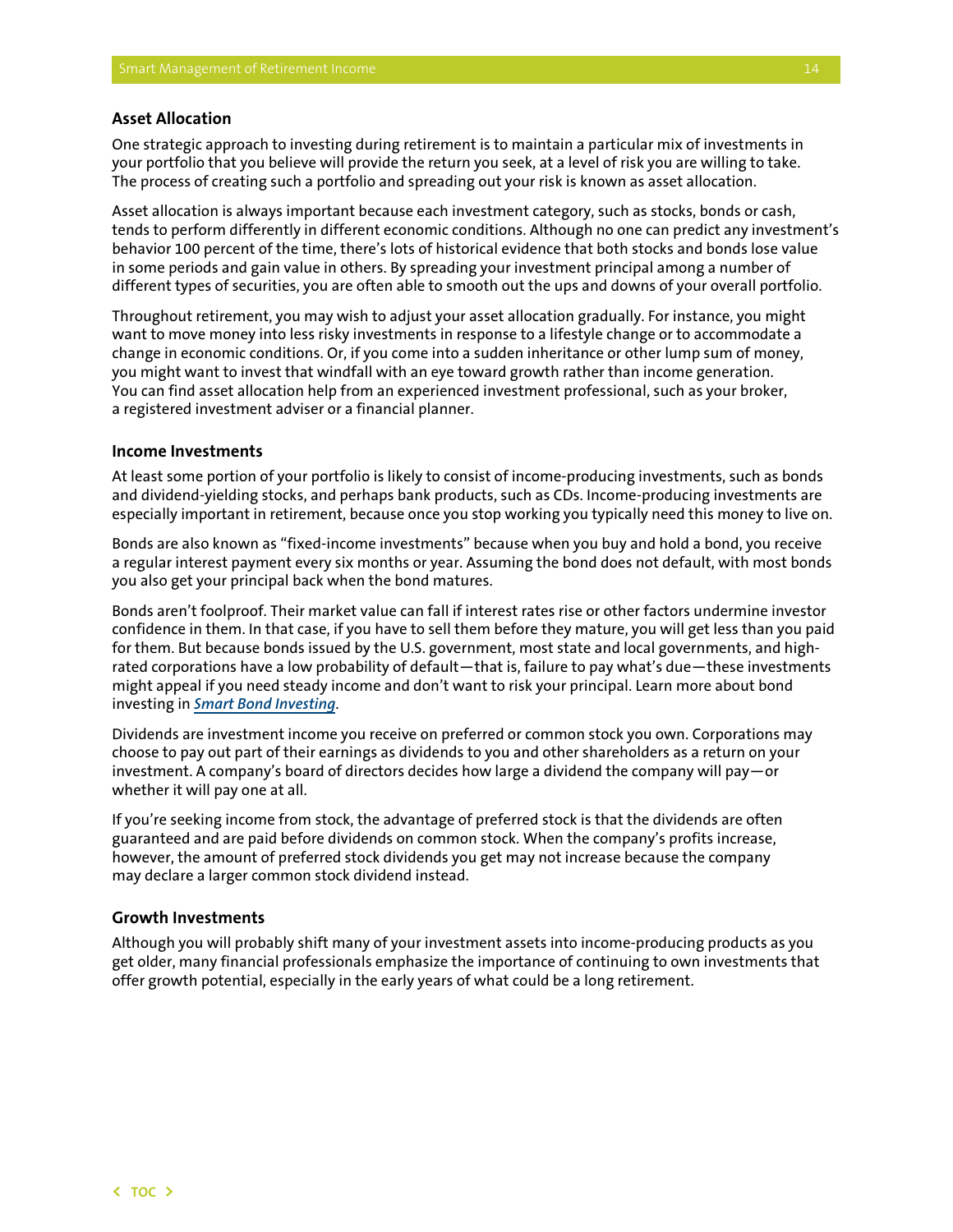<span id="page-16-0"></span>There are several ways you can seek growth while avoiding some of the volatility that may make you uncomfortable. One approach is to reinvest the dividends from your stock investments and use some of the distributions from your mutual funds to buy additional shares. Owning more shares means you are increasing the base on which future earnings may accumulate. And, if the share price increases, you are in a position to realize a profit on those additional shares as well as your original shares if you sell.

You may also consider moving the equity investments you own into companies that pay regular dividends and into mutual funds that describe themselves as equity-income funds or growth-and-income funds.

#### **Income from Selling Your Investments**

Receiving investment income isn't the only way to draw retirement income from your investments. You can also get money by selling your investments if they are worth more than you paid for them.

While taxes shouldn't be the primary consideration in making an investment decision, you should consider the consequences of selling investments you hold in taxable accounts. You may have to pay capital gains taxes on the profit from the sale, as well as commissions to a broker for handling the transaction. If you have owned the investment for more than one year, you may owe capital gains tax. That rate can be 20 percent for people in the highest tax bracket or 0 percent for those in the lowest two tax brackets. That's likely lower than your regular income tax rate. But liquidating a lot of your holdings during any single year could drive up your tax bill if you don't have offsetting capital losses. So it's important to plan ahead if you'll be selling equities to provide current income. You should also be aware that as of January 1, 2013, the tax code imposes a Net Investment Income Tax of 3.8 percent on investors who meet certain income thresholds and other criteria. To learn more about the tax, who it applies to and how you calculate net investment income, be sure to talk with your tax professional or read the IRS's Net Investment Income Tax FAQs.

Of course, the situation is different if you're selling investments in a tax-deferred account. You pay transaction costs, but no capital gains tax. But when you withdraw from the account, you pay tax on the amount withdrawn at your regular tax rate.

#### **Making Your Principal Last**

Making your money last as long as you need it requires a disciplined approach to spending. Experts advise that you don't overspend your first few years of retirement. They also suggest that you be prepared to cut back on extras if your retirement portfolio suffers losses in a given year. The other key to stretching your retirement income is sound management of the yearly withdrawals you make from your retirement portfolio principal.

While there is no "one size fits all" percentage for how much of your nest egg you should withdraw each year, expert opinion tends to cluster in the 3 to 5 percent range. One thing most retirement planning specialists agree on is that you should start withdrawing as conservatively as possible at the beginning of your retirement. One of the arguments for starting off conservatively is that even a well-diversified investment portfolio can fluctuate—sometimes significantly—from year to year. You want to give your portfolio a chance to recover in the event the market takes a nosedive.

It's also a prudent strategy to take inflation into account as you withdraw. Consider building in an inflation rate to your yearly withdrawals. You should note that rising expenses and declining investment returns can take a toll on how long your money will last. Keep an eye on both, and be prepared to adjust your withdrawal rate, if necessary.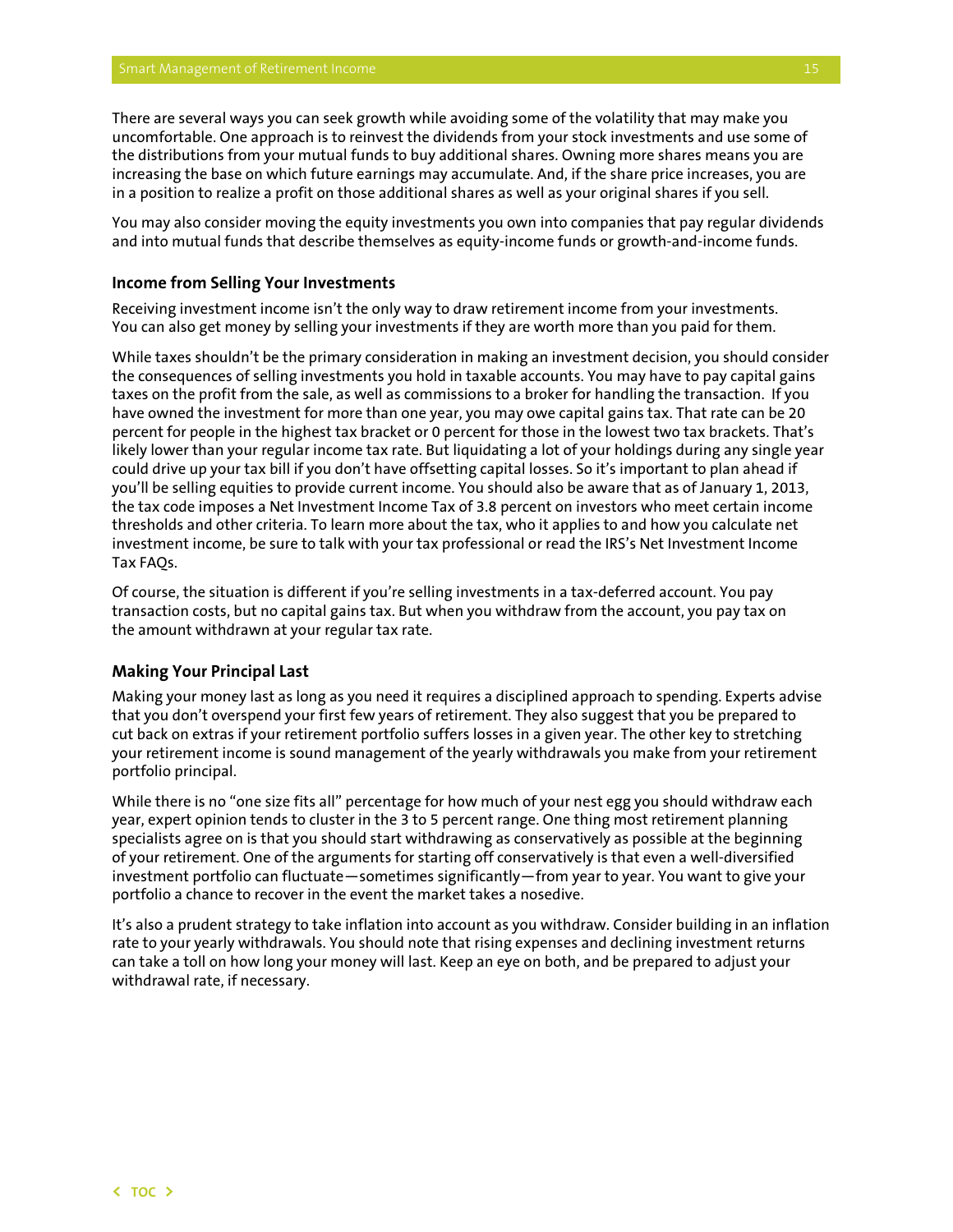#### <span id="page-17-0"></span>**Selling Your Investments**

A sound approach to take if you need to sell assets to generate retirement income is to start with longterm investments held in taxable accounts. This makes sense for two reasons. First, doing so allows the money in your tax-deferred account more time to grow, improving the potential for having income as long as you need it. That's perhaps the strongest argument for postponing taking money out of these accounts. Remember, though, that you are required to take RMDs after you turn 70½.

Second, starting with taxable accounts may also make sense because some of your taxable earnings may be taxed at your lower long-term capital gains rate. In contrast, all withdrawals from tax-deferred accounts (except Roth IRAs or Roth 401(k)s) are taxed at your regular income tax rate.

There may be, however, reasons to begin with your tax-deferred accounts. If you have large balances in accounts that require minimum distributions after you turn 70½, you may want to start taking income from those accounts sooner. That way, the amounts you'll be required to withdraw later are less likely to bump you into a higher tax bracket and increase what you owe in income tax.

Your heirs may have a lower tax burden if you leave them taxable rather than tax-deferred assets. That's because with taxable assets, no tax is due until they choose to sell. Or, if they do sell the assets immediately, they'll owe very little if any tax. In contrast, with tax-deferred assets, your heirs must take annual minimum required distributions and pay the tax that's due.

#### **Fees & Expenses**

As you consider various investment products, and re-evaluate the investments you already own, you'll need to take the fees and expenses of these products into account.

Fees and expenses generally tend to fall into two categories. Some you pay directly when you buy or sell an investment, such as a front- or back-end sales fee on a mutual fund or the commission on the purchase or sale of an individual security or exchange-traded fund. These fees are imposed only once. The other type is ongoing charges that you pay indirectly, such as a mutual fund's annual operating expenses, which are deducted from the fund's assets.

The reality is that the more you pay in various charges, the less you earn on your investment. Here are some common types of fees you may have to pay:

- ► Commission—a fee you pay to your broker for executing an order to buy or sell a security, such as a stock, bond or exchange-traded fund. The amount might be a set dollar amount per trade or it might be calculated on the total amount of the transaction.
- ▶ Markup or markdown—when a broker-dealer sells you a bond from its own inventory, it will add a markup to the price you pay. The markup is the equivalent of a commission to the broker. Similarly, when you sell a bond to a broker-dealer that the broker will hold in its own account, the broker will impose a markdown, which is a deduction from the bond's market price. When buying or selling bonds, be sure to confirm whether you will pay a commission, a markup or markdown.
- ▶ Sales load—a sales charge on mutual funds, which typically compensates the broker who sells the fund. Many mutual funds charge up-front loads, or sales charges, figured as a percentage of the amount you invest.
- <sup>00</sup> **Surrender fees—**charges applied to annuities, products that are part of many peoples' investment and retirement plans. When you purchase these products, you sign a contract that gives you the option to convert your account balance to a stream of income at some point in the future. Along with most of these contracts come surrender fees—typically 7 percent or more of the amount you invest—that kick in if you decide to end the contract or withdraw funds during a surrender-charge period, typically six to eight years. For more information on surrender charges and other variable annuity fees, see the SEC's publication, *[Variable Annuities: What You Should Know](http://www.sec.gov/investor/pubs/varannty.htm)*, which contains a section on Variable Annuity Charges.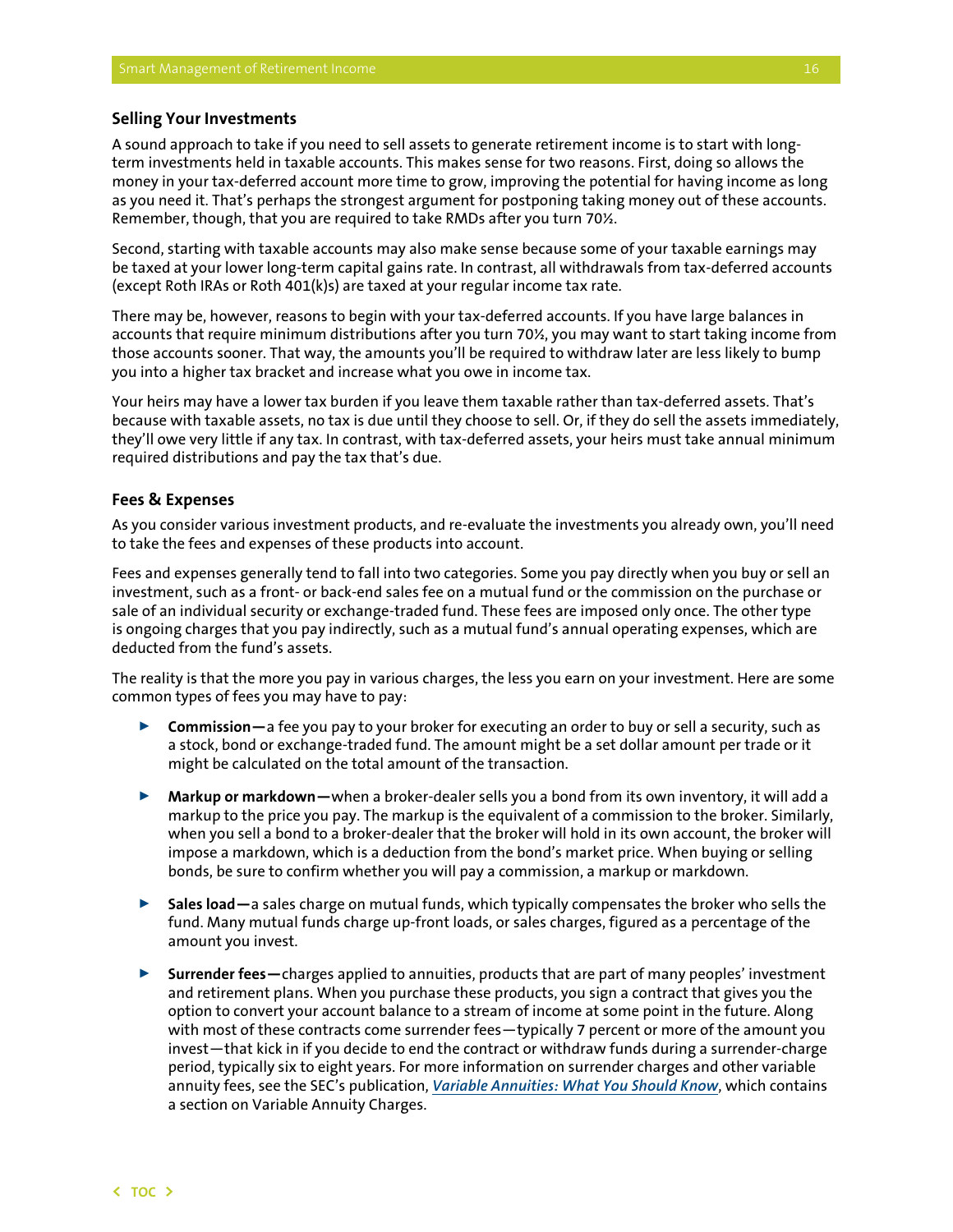<span id="page-18-0"></span>

## Taxation of Retirement Income

## **Taxation of Social Security Benefits**

Many older Americans are surprised to learn they might have to pay tax on part of the Social Security income they receive. Whether you have to pay such taxes will depend on how much overall retirement income you and your spouse receive, and whether you file joint or separate tax returns. Check the base income amounts in *[IRS Publication 915, Social Security and Equivalent Railroad Retirement Benefits.](http://www.irs.gov/pub/irs-pdf/p915.pdf)* Generally, the higher that total income amount, the greater the taxable part of your benefits. This can range from 50 to 85 percent depending on your income. There is no tax break at all if you're married and file separate returns.

The IRS also provides worksheets you can use to figure out what's taxable and how much you might owe in taxes on your retirement income. You can find these worksheets in *[IRS Publication 554, Tax Guide](http://www.irs.gov/pub/irs-pdf/p554.pdf) for Seniors.* If you do find that your income falls close to or within the limits that would trigger taxes on your Social Security income, you might be able to plan ahead so that some years you face the tax and some years you don't. For example, by timing when U.S. Treasury bills mature or postponing selling some stock, you might be able to bunch more of your income in one year—and thus pay the tax—while keeping the income just under the limits in another year. While most tax-exempt distributions count toward your total income, certain tax-exempt distributions, including those from a Roth IRA, do not affect your Social Security tax calculation.

### **Taxes on Tax-Deferred and Pension Income**

You have to pay income tax on your pension and on withdrawals from any tax-deferred investments such as IRAs, 401(k)s, 403(b)s and similar retirement plans, and tax-deferred annuities—in the year you take the money. The taxes that are due reduce the amount you have left to spend.

#### **Smart Tip: Taxes on Pension Income Vary by State**

The state where you live may not tax your pension—or you might consider moving to a state that doesn't. The rules are different in each state, so you'll have to check. But states can't tax pension money you earned within their borders if you've changed your legal residence to another state. For example, if you worked in New York but now live in Florida, you don't owe state income tax on the pension you receive from your former employer.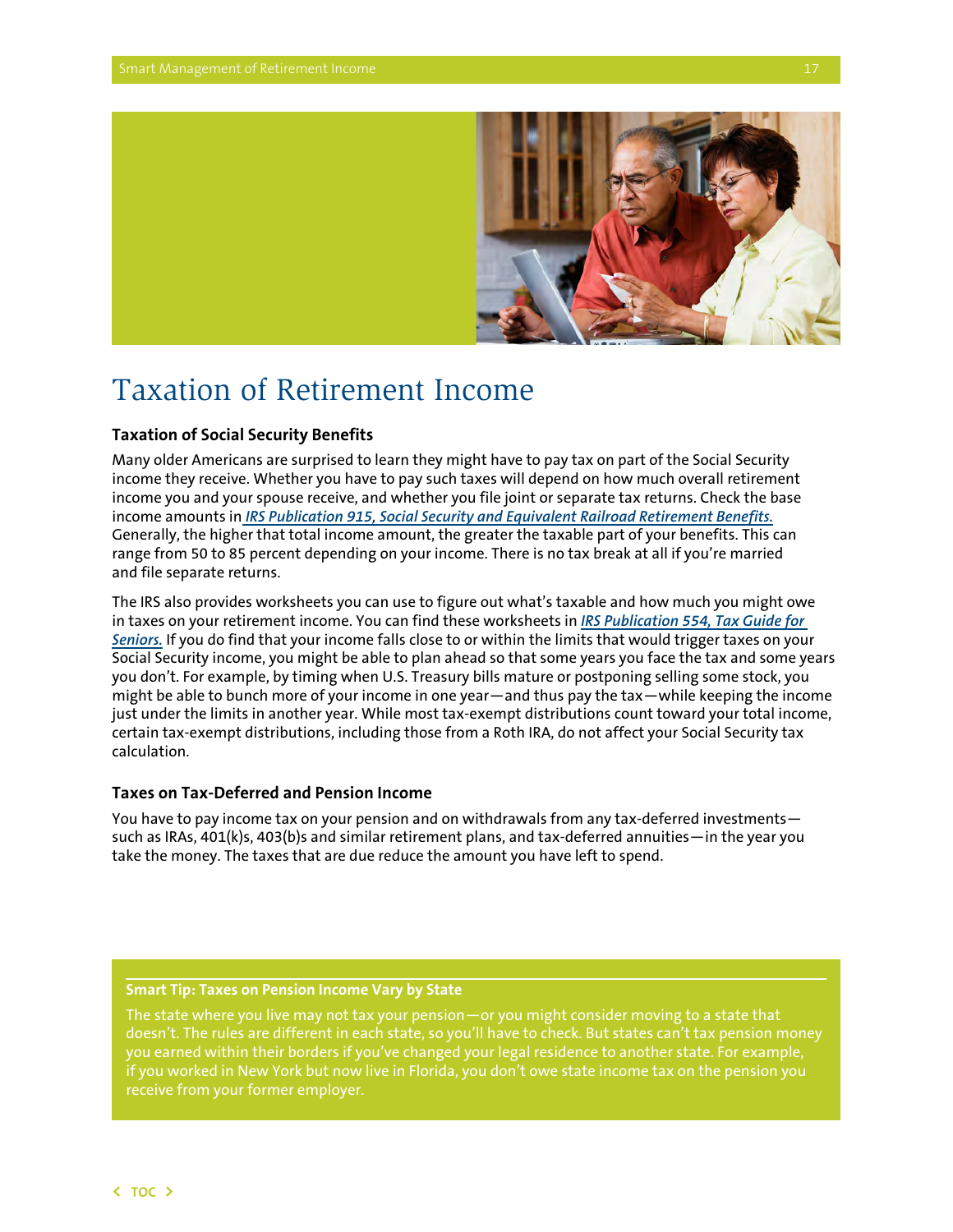#### <span id="page-19-0"></span>*Pensions*

You will owe federal income tax at your regular rate as you receive the money from pension annuities and periodic pension payments. But if you take a direct lump-sum payout from your pension instead, you must pay the total tax due when you file your return for the year you receive the money. In either case, your employer will withhold taxes as the payments are made, so at least some of what's due will have been prepaid. If you transfer a lump sum directly to an IRA, taxes will be deferred until you start withdrawing funds.

#### *IRAs*

Once you start taking out income from a traditional IRA, you owe tax on the earnings portion of those withdrawals at your regular income tax rate. If you deducted your contributions, you'll owe tax at the same rate on the full amount of each withdrawal. You can find instructions for calculating what you owe in *[IRS Publication 590, Individual Retirement Arrangements](http://www.irs.gov/publications/p590/index.html).*

Depending on your combined federal and state regular tax rate, you may want to consider holding investments that you expect may grow in value—such as certain stocks and mutual funds—in taxable accounts, not in traditional IRAs. This way, you won't owe tax on any increase in value until you sell them, and at that point the tax is based on the capital gains rate, not your income tax rate. The long-term capital gains rate for investments you've owned for more than a year is a maximum of 20 percent, depending on your tax bracket.

If you have a Roth IRA, you'll pay no tax at all on your earnings as they accumulate or when you withdraw following the rules. But you must have the account for at least five years before qualifying for tax-free provisions.

#### *401(k)s and Other Salary Reduction Plans*

When you receive income from your traditional 401(k), 403(b) or 457 salary reduction plans, you'll owe income tax on those amounts. This income, which is produced by the combination of your contributions, any employer contributions and earnings on the contributions, is taxed at your regular income tax rate. Withdrawals of employee contributions and earnings from *[Roth 401\(k\) accounts](http://www.irs.gov/Retirement-Plans/Roth-Comparison-Chart)* are not taxed provided the withdrawal meets IRS requirements. IRS rules, however, require that employercontributed matching funds to your Roth 401(k) (and their earnings) reside in a pre-tax account and be taxed as ordinary income when you withdraw them.

## **Taxable Accounts**

Interest paid on investments in taxable accounts is taxed at your regular rate. But other income—from both your capital gains and qualifying dividends—is taxed at the long-term capital gains rate of 20 percent or 0 percent, depending on your tax bracket. This is true when you have owned the investment for more than one year. This lower tax rate on most of your earnings is one of the major advantages of taxable accounts, though it's not the only one. There are no required withdrawals from taxable accounts and no tax penalty for taking income from these accounts before you turn 59½. This means you have greater flexibility in deciding which investments to tap for income and which to preserve for later needs.

There are also ways to minimize the taxes that may be due. You can use capital losses on some investments to offset capital gains on others. Your tax professional can explain how you can bunch or defer income to a single tax year or take advantage of tax deductions and credits. Or he or she may recommend investments that pay little current income but have strong growth potential. These could include index funds, exchangetraded funds, managed accounts and real estate as well as individual securities and mutual funds. Another approach a tax professional may suggest is to make charitable gifts of assets that have increased in value. This technique allows you to avoid capital gains taxes while taking a tax deduction for the current value of the asset.

You can't avoid income taxes during retirement. But once you stop working, you stop paying taxes for Social Security and Medicare, which can add several thousand dollars to your bottom line.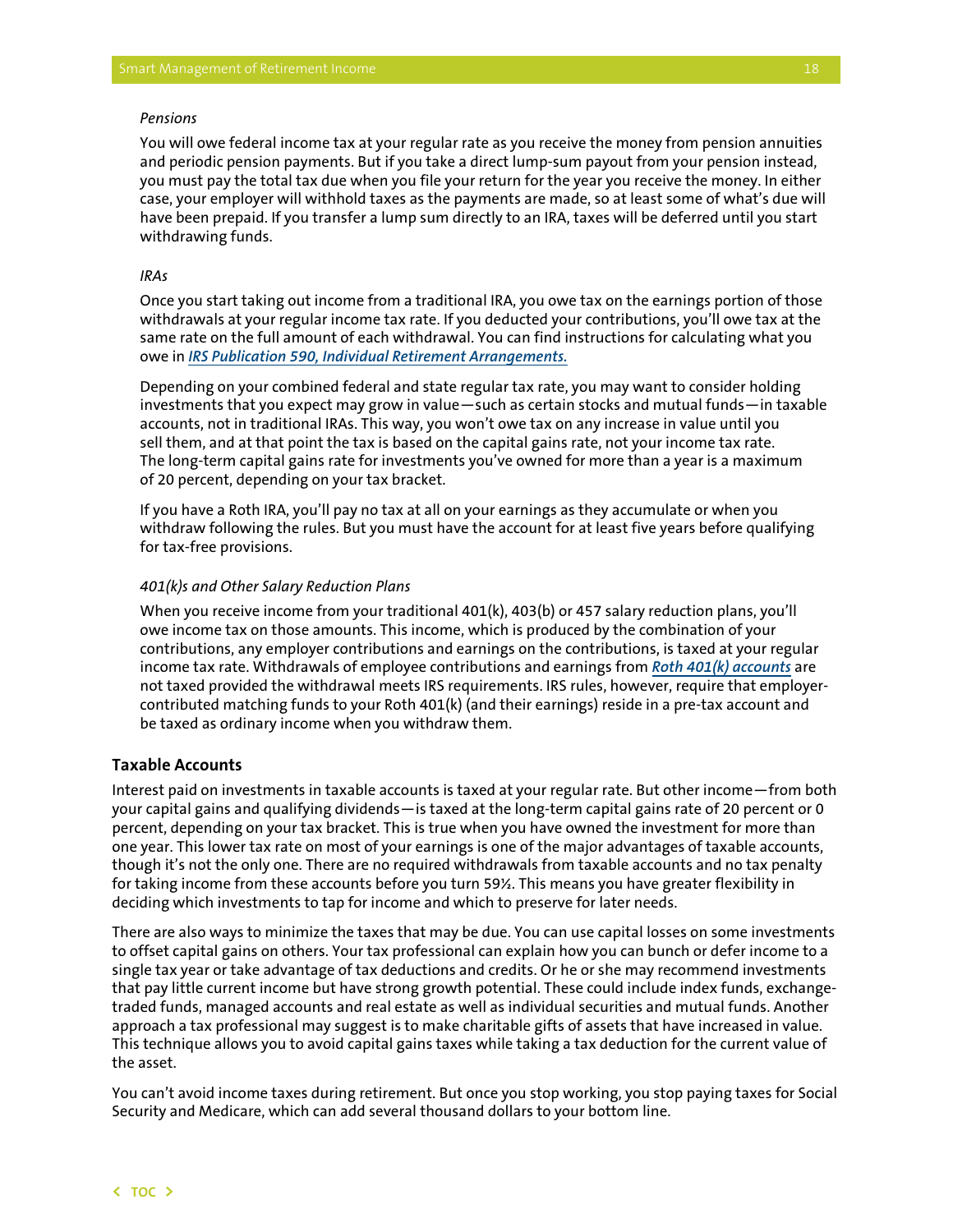<span id="page-20-0"></span>And you may find some other tax benefits. Once you turn 65, you may be able to take advantage of several tax laws that lower your bill. For instance, at age 65 you can take a larger standard tax deduction than a younger person can and you can take an even larger deduction if both you and your spouse are over 65. You'll also be able to make slightly more money than a younger person before you file a return at all, unless you have self-employment income. If you have limited income, you may also be eligible for a tax credit, which you can subtract directly from any tax that's due. You qualify if your adjusted gross income falls below the limits set by Congress for your filing status. *I[RS Publication 524, Credit for the Elderly or](http://www.irs.gov/publications/p524/index.html)  [the Disabled,](http://www.irs.gov/publications/p524/index.html)* provides the information and worksheets you need to figure out exactly where you stand.

## **Planning for Gifts and Bequests**

As you look ahead, you may be thinking about giving some of your assets to family members or friends, which is often beneficial to both you and them as long as you can afford to live comfortably on your remaining retirement income.

Transferring wealth is often a good way to avoid incurring estate taxes—and that's in turn good because these taxes can take a larger bite of your assets than even the highest income tax rate. In addition, some states impose inheritance taxes at various rates on what your heirs receive from your estate.

But the good news is that prior to your death, you can make gifts to whomever you wish—and you can do so up to a certain amount without paying taxes. The ceiling changes from time to time. In 2014, you can make a gift of up to \$14,000 per year, or \$28,000 per year if you're married, to as many individuals as you like without ever owing federal gift taxes on the amount. If you do intend to split your gift with a spouse and give up to \$28,000 a year to any one individual, you'll need to file Form 709 with your taxes to be sure the IRS is notified.

In addition, you can make gifts larger than \$14,000 tax-free to your beneficiaries over the course of your lifetime. You have to follow IRS rules carefully to comply with the lifetime exclusion provisions. For more details, read the instructions for *[IRS Form 709](http://www.irs.gov/pub/irs-pdf/i709.pdf)*.

There are pros and cons to making tax-free gifts. On the upside, giving the money away reduces your taxable estate—that is, what will be subject to estate taxes when you die—while also helping your beneficiaries. But on the downside, once the gift is given, if you need access to that money later in your retirement, it's gone.

#### **Keeping Up with Tax Changes**

Tax rules change almost constantly—sometimes in relatively minor ways, sometimes through major reform—by acts of Congress and IRS rulings. To stay on top of the frequent changes in tax law, you might want to seek professional advice from a tax planner or tax adviser—typically a certified public accountant, or CPA. To make long-term plans with tax implications, you may also want to work with an attorney who specializes in tax and estate matters.

To be best prepared with ever-changing tax rules during retirement, you'll want to save anything related to your tax return for at least three years after filing and records on your investment gains and losses for at least six years. And because you'll most likely be paying estimated income taxes, you'll also need to keep excellent records of your income as well.

#### **Smart Tip: Keep Records on Home Improvements**

improvements you have made to it for as long as you own the house. They may come in handy when dealing with taxes after you sell the house.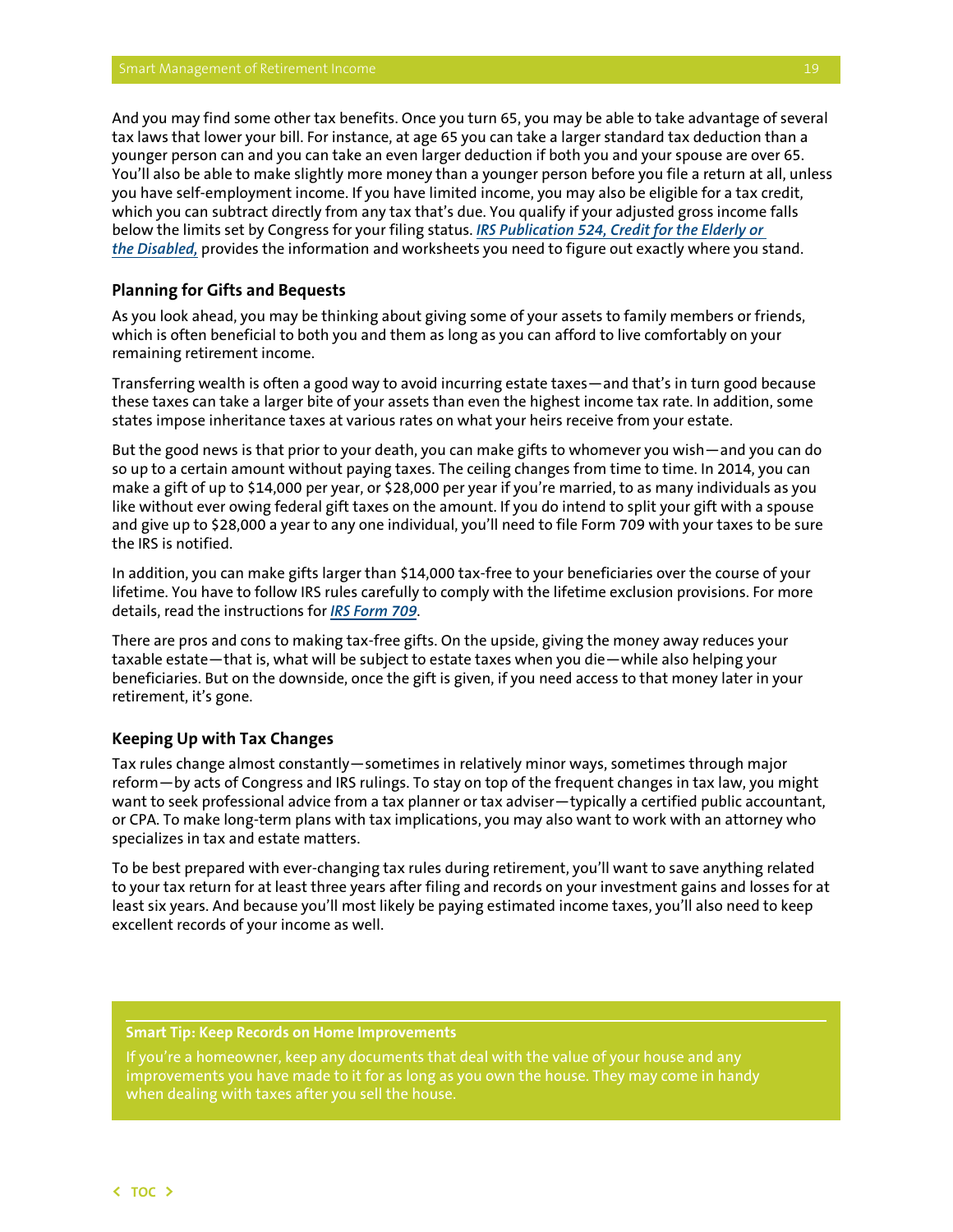

## <span id="page-21-0"></span>Working in Retirement

Whether working after retirement is financially necessary or personally rewarding, you should know that earning income during this stage of your life might affect your retirement benefits. Before you accept that first post-retirement paycheck, make sure you understand exactly how working could alter your Social Security, pension benefits and other retirement income.

## **Social Security and Limits on Earned Income**

If you've already started withdrawing Social Security benefits, you might lose some of that income, depending on how much you earn and how old you are. That's because before you reach your full retirement age, there are caps on what you can earn before you begin to lose Social Security income. So if you think you will return to work after retirement, you might consider waiting to start your benefits. In fact, there may be an advantage to postponing Social Security if you don't need the income to live on. That's because your base benefit gradually increases until you reach 70. There's no advantage to postponing benefits after that age, however, since your base benefit doesn't get any bigger even if you continue to pay into the system because you're still earning income.

Alternatively, if you decide to return to work after you start taking Social Security benefits, you may have some options. For example, if you retire and start collecting benefits at age 62, but you're then offered a job that's too good to turn down, you can stop your Social Security payments using a document known as a withdrawal of application. As long as you repay any benefits you already received, you can start taking them again later on with a clean slate when you're ready to quit working for good. Whatever you earned in the period in which you returned to work can increase the amount you're eligible to receive later on. If you have questions about how to handle this application, you can call the Social Security Administration at (800) 772-1213.

If you work after you reach your full retirement age (FRA), there are no limits or penalties on your Social Security benefits, no matter how much you earn. And regardless of your age, the income caps apply only to earned income, not to income from your pensions, annuities, investments or other government benefits.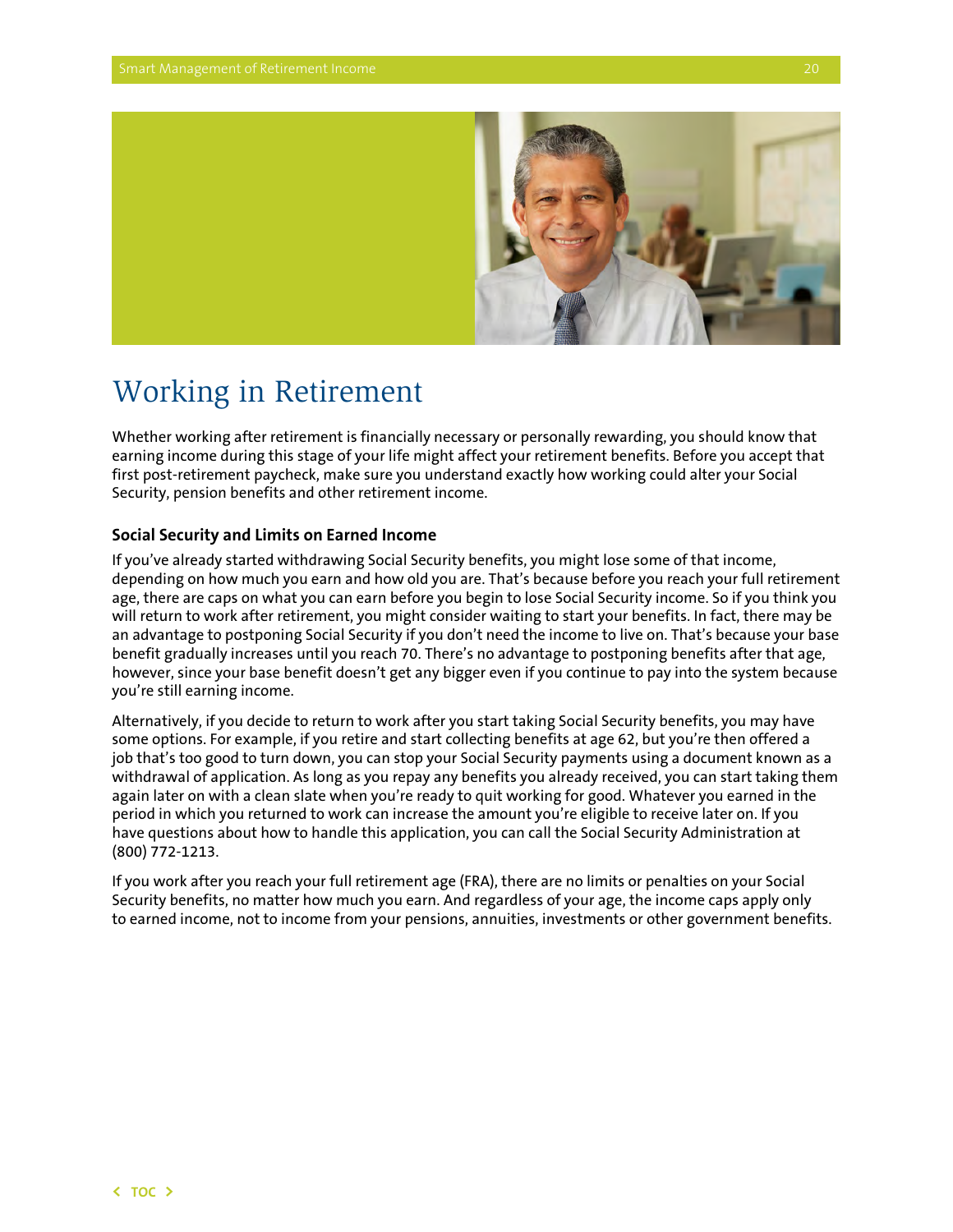#### <span id="page-22-0"></span>**Impact on Pensions and Other Retirement Plans**

If you have a pension, the pension benefits you get might be affected if you go back to work after retirement—but that depends on your individual pension plan. On the other hand, when you continue to work after you retire, you can still contribute to an employer-sponsored plan—such as a 401(k) or a 403(b). In this case, your age gives you an advantage. If you're over 50, you may make annual tax-deferred catch-up contributions to a salary deduction plan in addition to the regular maximum contribution. Similarly, you can also make catch-up contributions to IRAs. Once you're retired but still working, you can continue paying in to a traditional IRA up to age 70½, as long as you have earned income to put into it. And if you have a Roth IRA, there is no age limit on your contributions as long as they come from earned income.

#### **Jobs and Required Minimum Distributions**

Working in retirement might change many things in your life, but earned income doesn't get you off the hook for required minimum distributions (RMD), commonly known as your required withdrawal, from your tax-deferred retirement accounts.

You must start taking out at least the RMD from a traditional IRA in the year following the one in which you turn 70½ to avoid penalties whether you work or not. By the same token, you must take your required withdrawals from qualified pension annuities you might own if you rolled money into them from an employer plan.

You can use the *[RMD calculator](http://www.finra.org/rmdcalculator)* to determine how much you are required to withdraw.

While you must adhere to regular RMD rules for IRAs and qualified rollover annuities even if you work after retirement, the situation is a little different for 401(k) plans and similar employer-sponsored retirement plans such as 403(b)s. If you have a 401(k) and continue to work after 70½, you may be able to delay your required withdrawals from that account until April 15 of the year following the year you retire—even if you don't retire until you're well into your 70s. Check with your plan administrator to see if this is the case.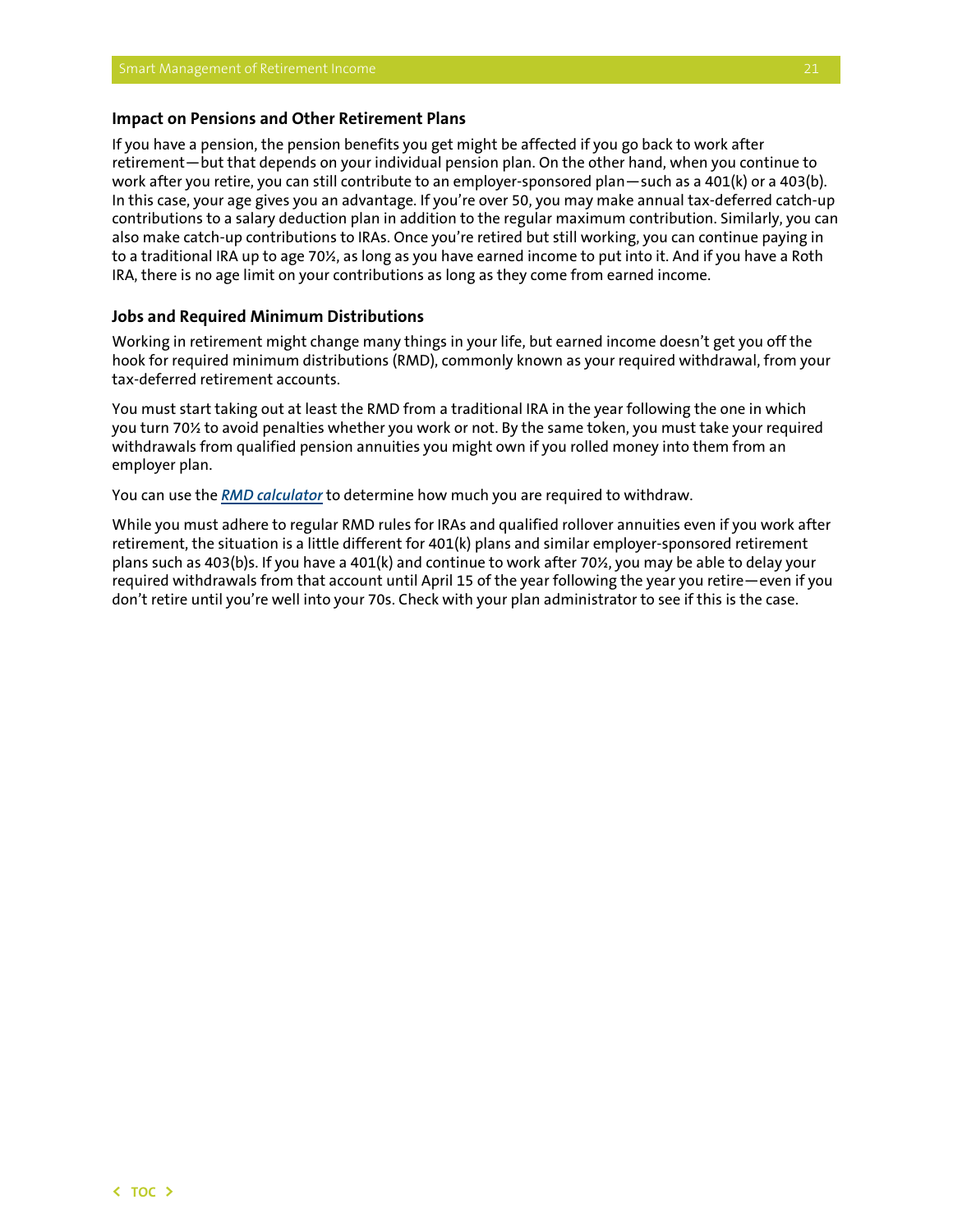

## <span id="page-23-0"></span>Long-Term Planning

Now that you're retired, you may have many questions about the future—particularly about how your spouse and family will cope financially if you become disabled or die and what will happen to the assets in your estate after your death. These concerns underscore the importance of solid long-term planning.

## **What's in Your Estate?**

**?**

Your estate—the value of what you leave at your death—consists of everything you own individually and your share of anything you own with other people. This includes real estate, personal property, retirement plans, bank accounts, securities, life insurance policies and even income tax refunds you're entitled to.

As you look ahead, it's often a good idea to focus on putting your needs front and center in the plans. Although you probably want to take care of the people or institutions you love by making gifts, you should make sure you have enough resources to carry you through for the rest of your life.

You might also want to consider that no matter how carefully you prepare for retirement, circumstances that you can't predict often come along. So you should be realistic with your plans, which means taking precautionary steps to cushion yourself and those who depend on you from financial strain and emotional stress

### **Choosing Pension and Insurance Beneficiaries**

If you haven't already done so, by the time you start withdrawing retirement income, you should name beneficiaries. Your beneficiaries are the people or institutions who will receive the assets in your employersponsored retirement plans, IRAs and various insurance company products when you die. These assets, unlike your personal and real property or your taxable investment accounts, aren't transferred by will or trust.

### **Smart Tip: Do You Still Need Life Insurance?**

When thinking about retirement, take the time to evaluate whether you still need life insurance, what coverage may be appropriate for your family needs and how much you can afford. *[The National](http://www.insureuonline.org/course_seniors.htm)  [Association of Insurance Commissioners](http://www.insureuonline.org/course_seniors.htm)* has some questions to help you decide.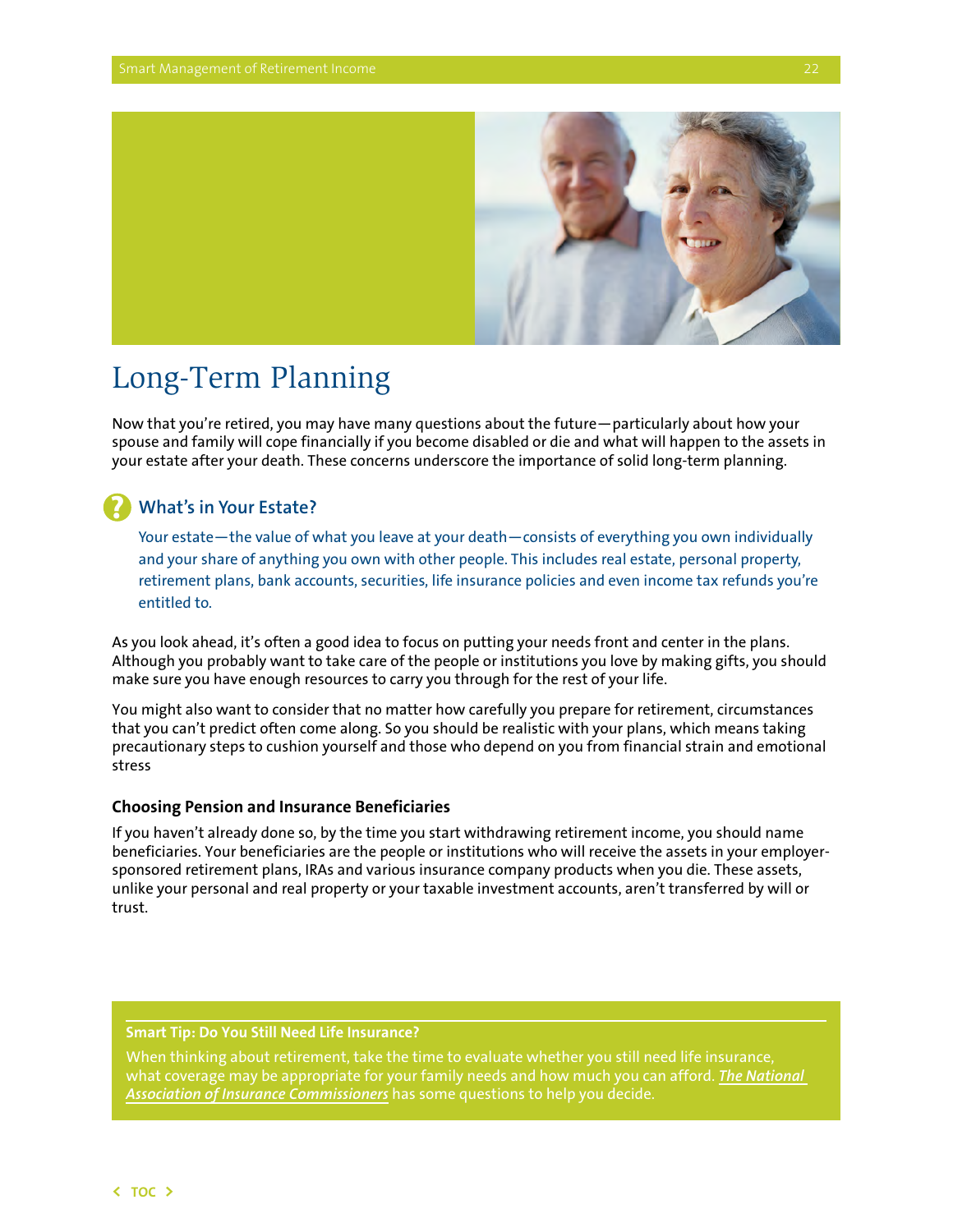<span id="page-24-0"></span>In many cases, your employer-sponsored plan will require that you name your spouse, if you have one, as beneficiary at the time you begin to participate. The only way to name someone else is if your spouse signs a waiver giving up his or her rights to those assets. But otherwise, there are usually no rules about who your beneficiaries may be. You can name family members, friends or an organization or institution. In fact, you can name more than one beneficiary for a single plan, a different beneficiary for each plan or the same beneficiary for several plans.

You also want to consider the possibility that the beneficiaries you name may no longer be alive when you die. To avoid this problem, you can name contingent beneficiaries in case your first choice dies before you do, can't be found or doesn't want your money. And you should check your documents from time to time to be sure that the beneficiary choices you made in the past still reflect your intentions. Unlike a will, which may become invalid if you marry or divorce, a person named as beneficiary continues to have a right to your assets if you don't change the designation.

#### **Choosing IRA Beneficiaries**

Anyone you choose—including your spouse, if you have one—can be the beneficiary of your traditional or Roth IRA. But if you roll over assets in your employer-sponsored plan to an IRA, the requirement for naming your spouse as beneficiary may persist unless he or she signs a waiver allowing you to name someone else. There are circumstances where this decision might be appropriate—if your spouse has substantial personal IRA assets, for example.

One reason to name the beneficiary is that you have greater control over what happens to your money. And, should you change your mind about the beneficiary you prefer, you can always change the designation.

#### **Another Beneficiary Consideration: Younger Spouses !**

If your spouse is more than 10 years younger than you, you may want to name him or her as your IRA beneficiary before you begin required withdrawals. This will reduce your RMD and thus the income tax that's due.

The beneficiary of your traditional IRA will owe income tax on the withdrawals he or she will be required to make from your account, but in most cases the withdrawal period can be extended to cover the beneficiary's own lifetime. When your beneficiary is much younger than you are, the result can be a lengthy withdrawal period. In contrast, the beneficiary of a Roth IRA is not required to take withdrawals and no income tax is due on any withdrawals he or she does take—though like a traditional IRA, a Roth IRA is part of your estate and is included when the estate is valued.

A spouse is the only beneficiary of an IRA who can choose to roll over those assets into his or her own IRA, transfer the assets to a special beneficiary distribution account or even disclaim the assets so they pass on to the next eligible beneficiaries, such as your children. In this case, the withdrawal period that applies and the amount that must be withdrawn depends on which of these options he or she chooses.

If your beneficiary isn't your spouse, the amount of the first withdrawal is determined by the beneficiary's life expectancy in the year following the year of your death or, if the IRA owner dies on or after the date for required withdrawals, by your life expectancy, whichever is longer. You can find more information on how to calculate the withdrawal in *[IRS Publication 590, Individual Retirement Arrangements](http://www.irs.gov/pub/irs-pdf/p590.pdf)*.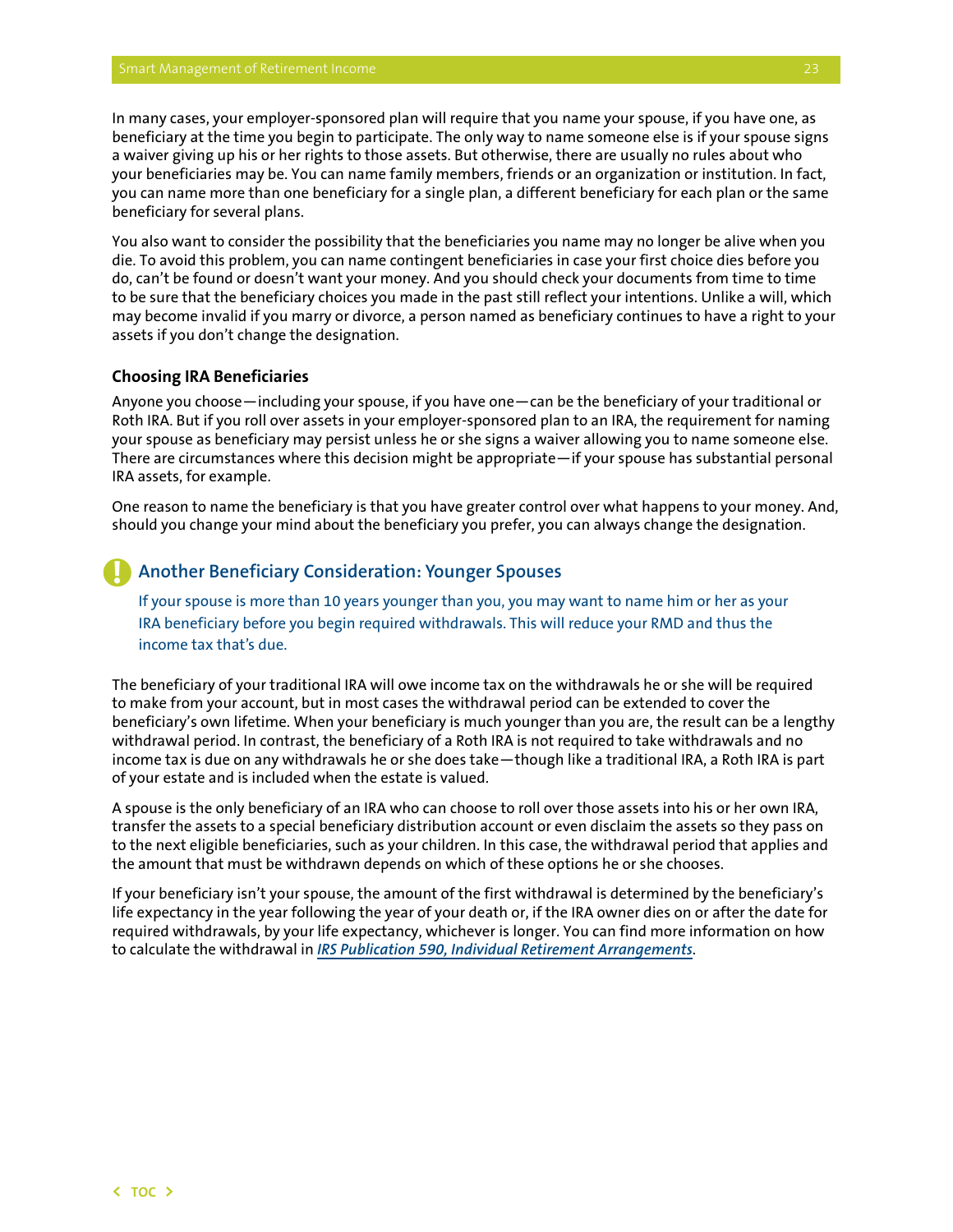#### <span id="page-25-0"></span>**Power of Attorney**

As you look forward into your later retirement, you should probably think about how your personal affairs will be managed if you're not able to exercise control for one reason or another. One solution is to grant, or give, power of attorney to your spouse, sibling, adult child or close friend—someone you trust to act wisely and in your best interest. This attorney-in-fact, or agent, has the legal right to make the decisions you would make if you were able.

A lawyer can draw up the power of attorney for you, specifying the authority you are granting, and excluding anything you still want to control. An ordinary, or nondurable, power of attorney is revoked if you become physically or mentally disabled, so you may prefer to grant your agent durable power of attorney, which stays in effect even if you become incompetent. Not all states allow durable powers of attorney, so you should check with your legal adviser if you are planning this approach. An alternative may be to establish a springing power of attorney, which takes effect only at the point at which you're unable to act for yourself.

With either type, you have the right to revoke the authorization to act on your behalf at any time. You also have the right to choose a different agent if you wish.

#### **Living Wills**

Your plans for the future shouldn't just be about what happens to your property or financial affairs. You may wish to consider the medical decisions you want made if you're ill.

Just telling people what you would want in these cases isn't usually enough. Many state laws require written proof of your wishes. You can write a living will to make your wishes known. This is a document that describes the kind of medical treatment you want—or don't want—if you're terminally ill or in a permanent vegetative state, which means you're unconscious, unable to communicate and unlikely to recover. The laws of each state are a little different, so you want to be sure that your living will is drafted to meet the requirements in your state. If you sign a living will, you should also be sure your family and your doctor know where they can find a copy. You can get further information from the *[National Hospice and Palliative](http://www.caringinfo.org/i4a/pages/index.cfm?pageid=1)  [Care Organization](http://www.caringinfo.org/i4a/pages/index.cfm?pageid=1)* at (800) 658-8898.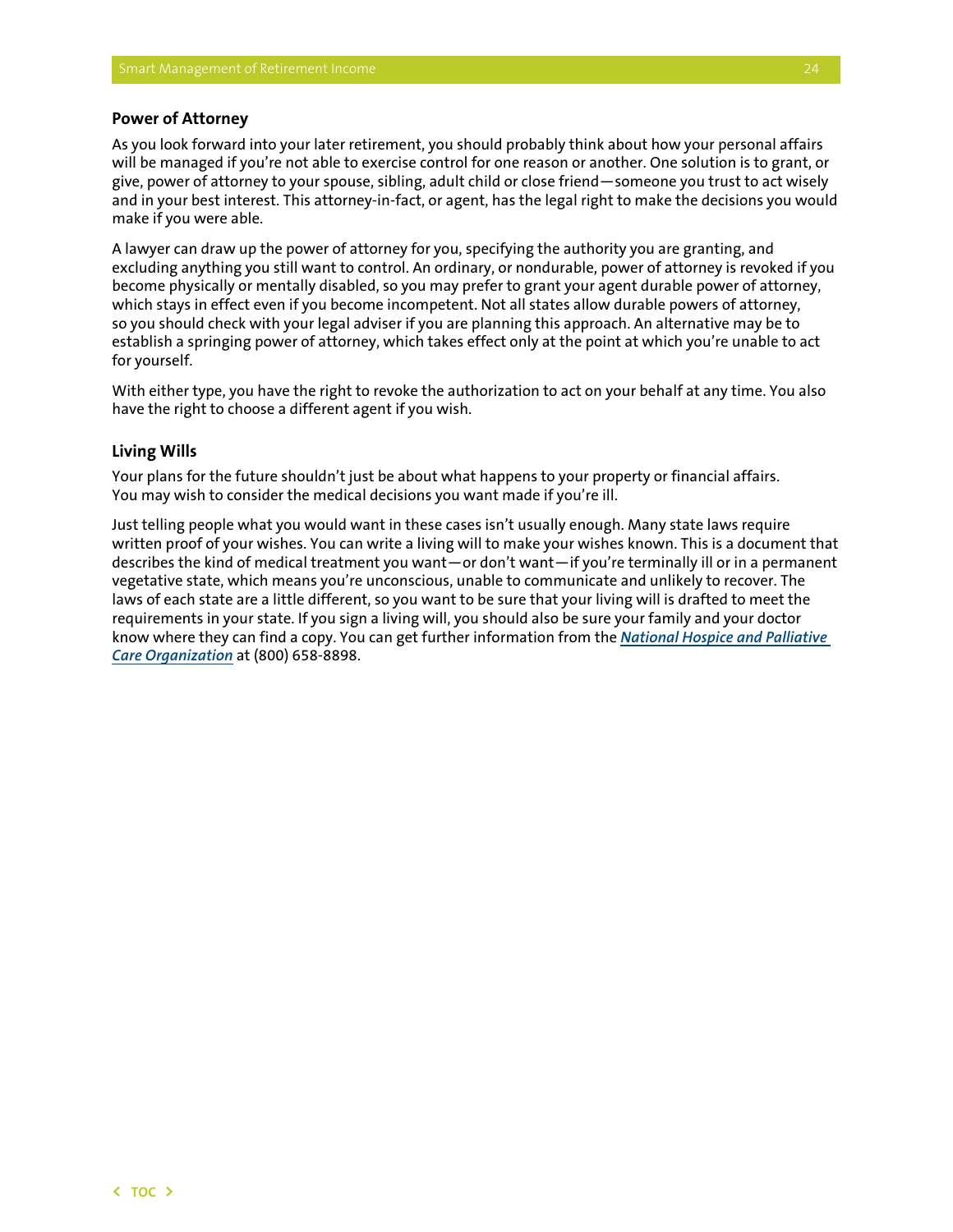## <span id="page-26-0"></span>Health Care Costs

### **Health Insurance**

Health care costs are likely to be one of the biggest expenses of retirement. Most individuals become eligible for Medicare at age 65. This means you need to get health insurance coverage somewhere else when you retire at an earlier age. Check whether your employer offers a retiree health insurance program as part of your retirement benefits, or if you can convert what you have to an individual policy.

You may also be eligible to get health insurance at group rates from your former employer under COBRA a federal law that typically entitles you to continue your employer's coverage for up to 18 months. You will, however, have to pay the full cost for coverage plus, possibly, an administrative fee. To be eligible for COBRA insurance, you must have been enrolled in your company's health plan while employed. You must also elect to take COBRA coverage once you have been notified that you are eligible by the later of the 60th day after the written notice is sent or the day your health coverage ceases under the company's health plan. If you fail to respond, you and your family will lose your right to COBRA benefits. To get COBRA coverage, you must pay the premium that you were already paying plus the amount paid by the company on time or risk losing your health insurance.

In addition to COBRA, you may have other options to get health insurance. For instance, if you are married and your spouse continues working after you retire, you may be able to get health insurance under your spouse's company health plan, if one is available. You should also check your options under the 2010 Patient Protection and Affordable Care Act. Under that law, you may be able to obtain health coverage as you retire, even if you opt to get COBRA coverage for a period after you retire or when the COBRA benefit ends. You can find details on the *[Health Insurance Marketplace](https://www.healthcare.gov/)* website. Compare the benefits and the cost of all available options so you can decide what health insurance works best for you.

#### **Long-Term Care Insurance**

Long-term care insurance is a risk-management product to help cushion the financial blow of prolonged and expensive elder care or custodial care. Medicare doesn't cover long-term custodial care expenses. Most conventional health insurance doesn't cover your long-term personal or custodial care either, and many policies have payment caps. This is where long-term care insurance comes into play.

Like other forms of insurance, most long-term care policies have caps, or maximum benefit amounts. That means almost no policy will pay for the total cost of your long-term care. But having this kind of insurance reduces the amount you're responsible for paying—perhaps leaving more assets available for your spouse, if you have one, to live on in the meantime.

Be aware that all long-term care policies have a list of trigger events, which mark the point at which you qualify for benefits. These events may be a doctor's order or a point at which you're unable to perform a specified number of what insurers call your customary activities of daily life, or ADLs, by yourself. ADLs include tasks such as dressing or bathing yourself, being able to use the bathroom and feeding yourself. That said, not all long-term care policies cover cognitive impairments, such as Alzheimer's disease, when you're still able to perform most ADLs.

You may want to consider whether long-term care insurance should be part of your overall long-term retirement plan. Coverage and costs vary by provider. The insurance provider's financial stability is also important: your policy is only as strong as the company that insures it.

#### **Smart Tip:**

on *[health insurance options](http://www.insureuonline.org/course_seniors.htm)* and *[long-term care insurance](http://www.naic.org/index_ltc_section.htm)*.